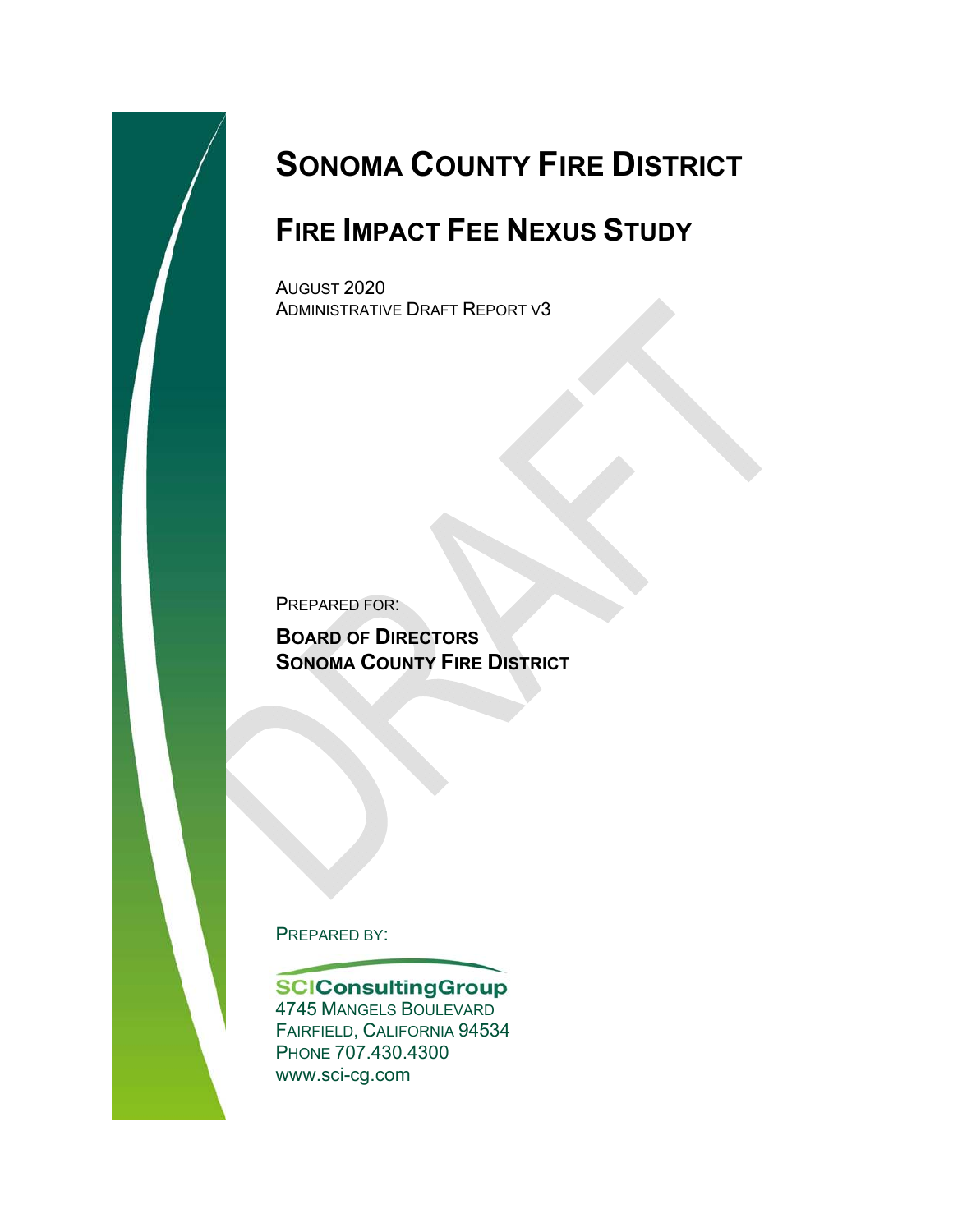(This page intentionally left blank)

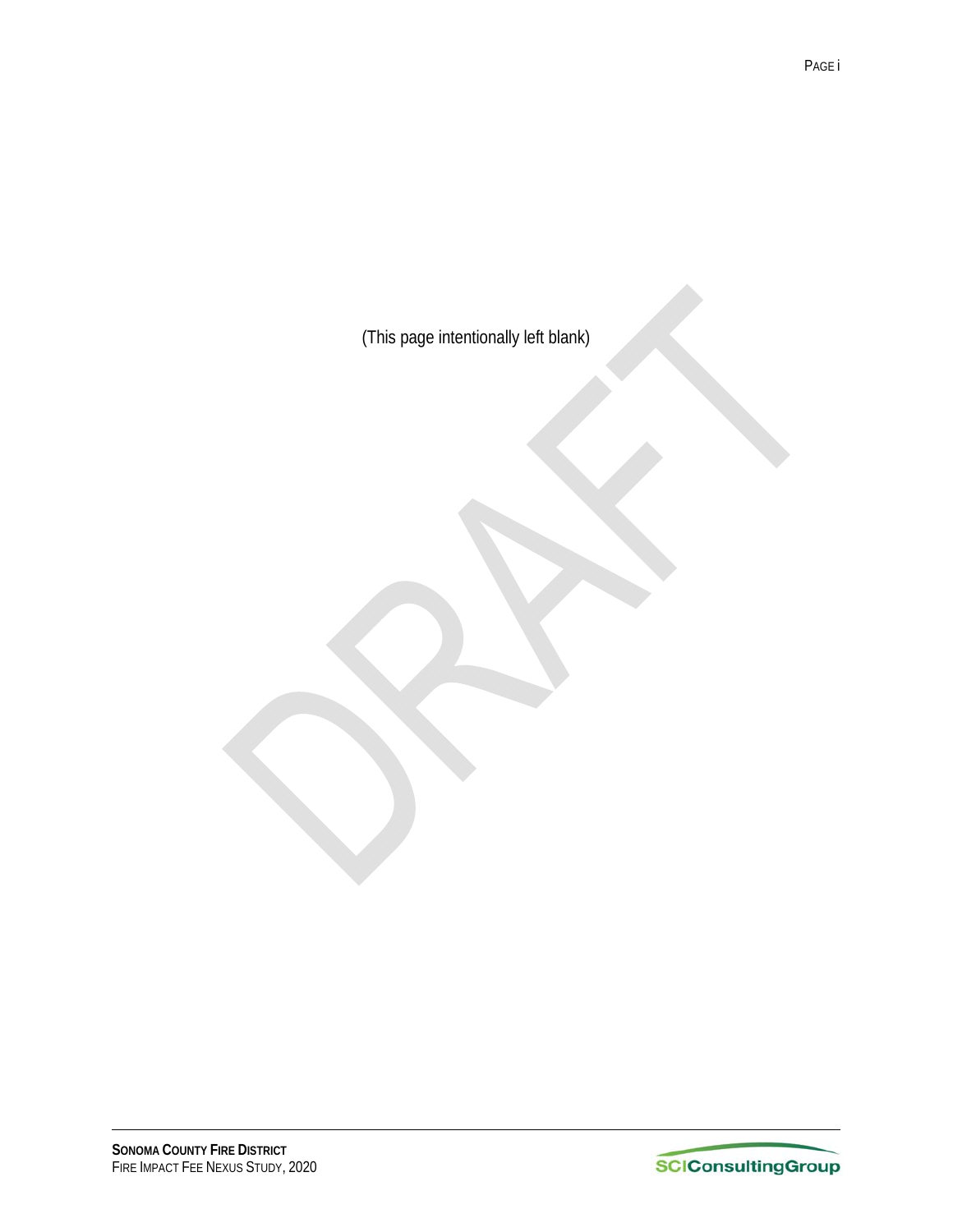#### **SONOMA COUNTY FIRE DISTRICT**

#### **BOARD OF DIRECTORS**

Bob Briare, President John Nelson, Vice President Steve Klick, Secretary/Treasurer John Hamann, Director Gary So, Director Arnie Tognozzi, Director Frank Treanor, Director

**FIRE CHIEF**

Mark Heine

#### **DEPUTY CHIEF**

Matt Gustafson

#### **FINANCE MANAGER**

Terri Bolduc

#### **IMPACT FEE CONSULTANT**

Blair Aas, Director of Planning Services SCI Consulting Group

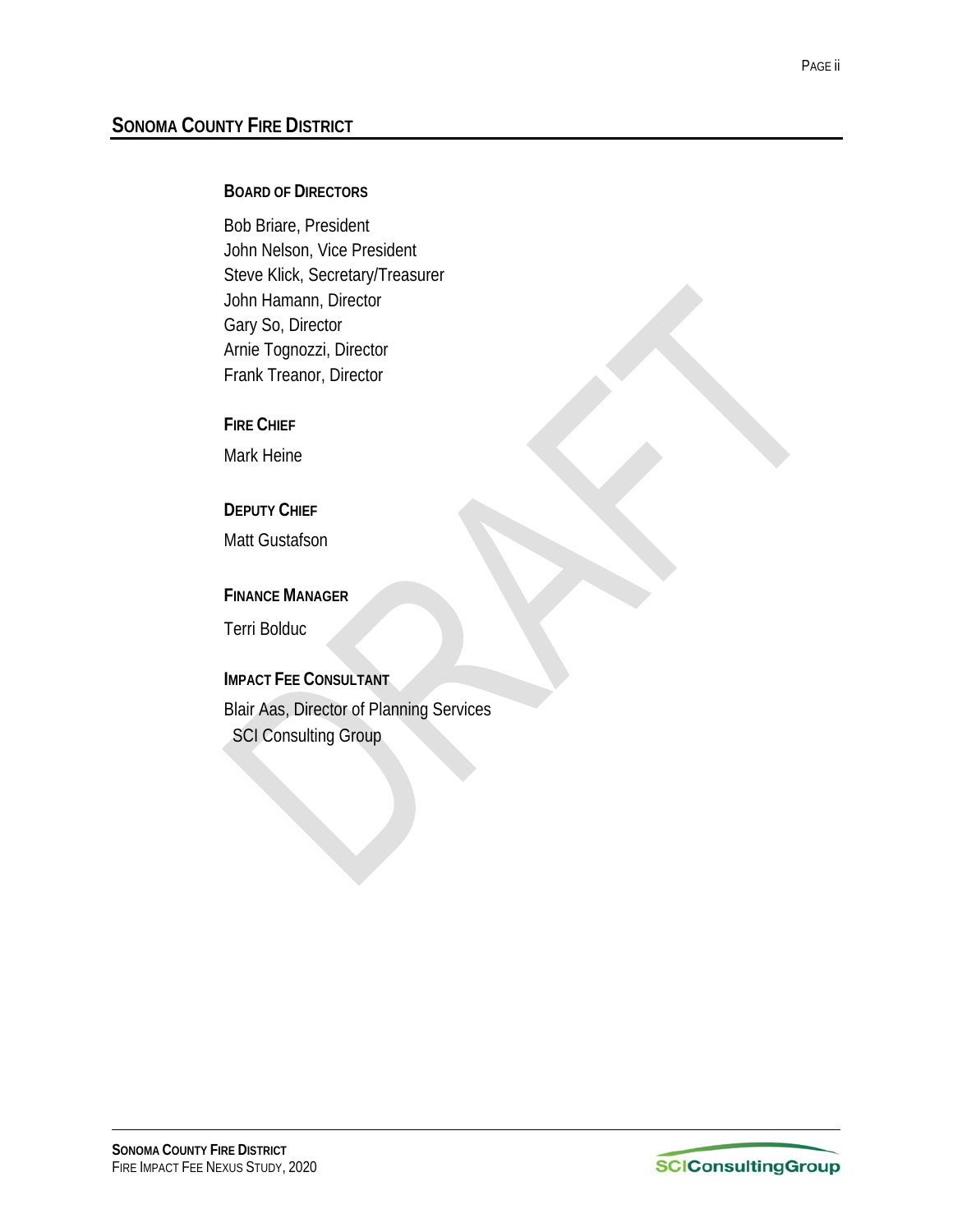### **ACKNOWLEDGMENTS**

This Fire Impact Fee Nexus Study was prepared by SCI Consulting Group ("SCI") under contract with the Sonoma County Fire District ("District"). The work was accomplished under the general direction of Matt Gustafson, Deputy Chief of the District.

We would like to acknowledge special efforts made by the following individuals and organizations for this project:

Terri Bolduc, Sonoma County Fire District Sonoma County Auditor's Office Sonoma County Assessor's Office

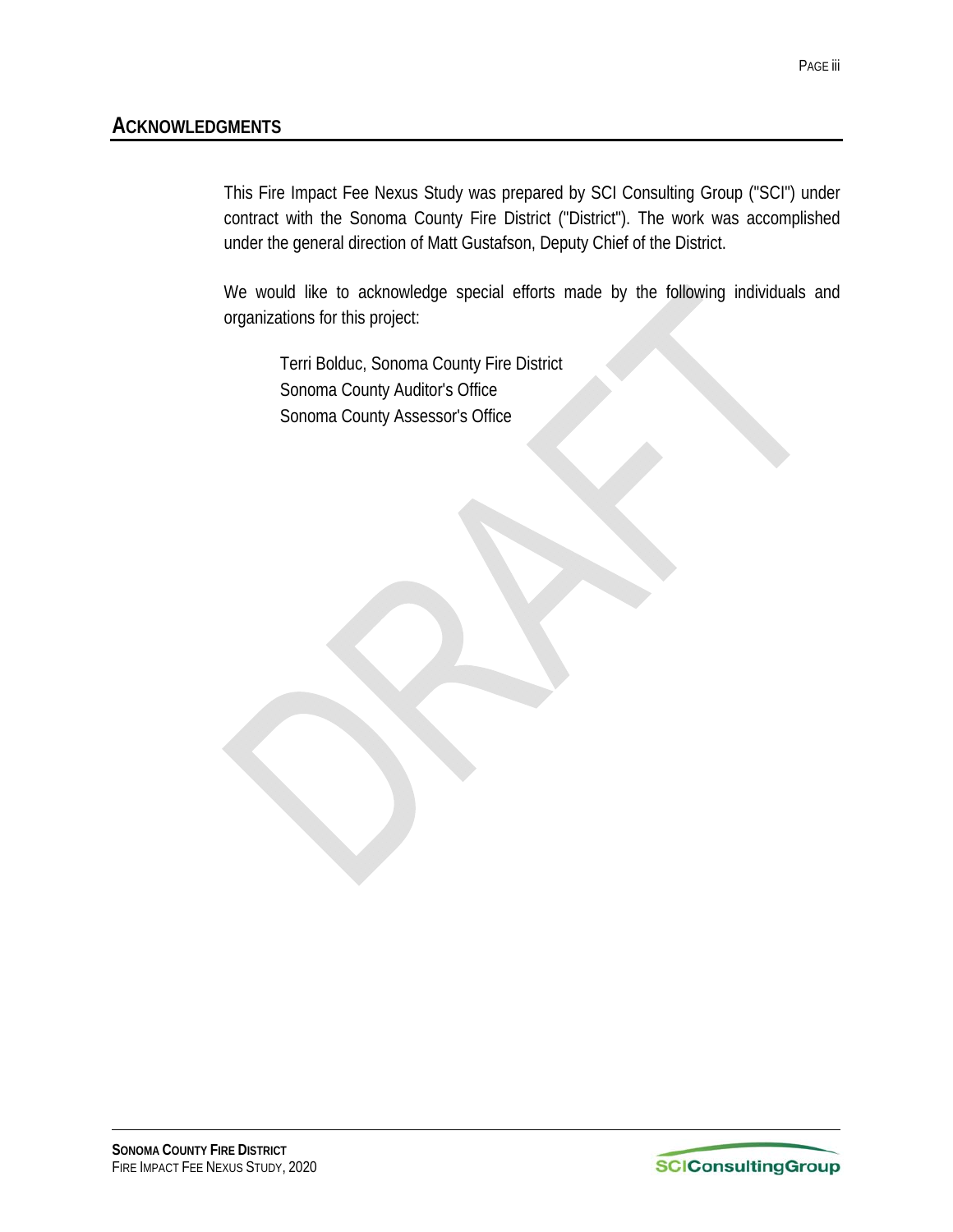# **TABLE OF CONTENTS**

| APPENDIX B - FIRE SYSTEM INVENTORY AND REPLACEMENT COST ESTIMATES  27 |  |
|-----------------------------------------------------------------------|--|

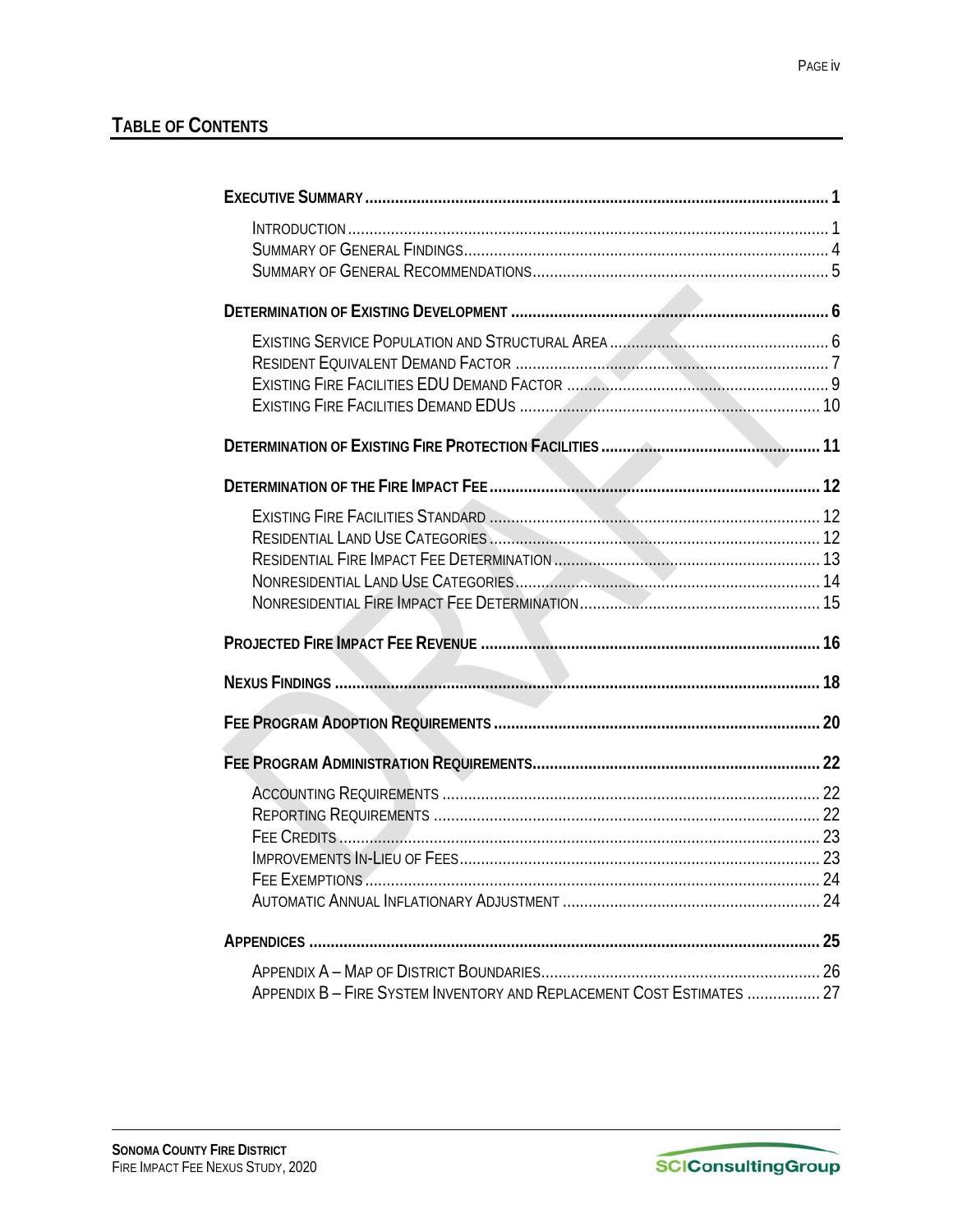# **LIST OF FIGURES**

| FIGURE 11 - SUMMARY OF ALLOWABLE AND PROHIBITED USES OF FEE REVENUE  18 |  |
|-------------------------------------------------------------------------|--|
|                                                                         |  |
|                                                                         |  |
|                                                                         |  |

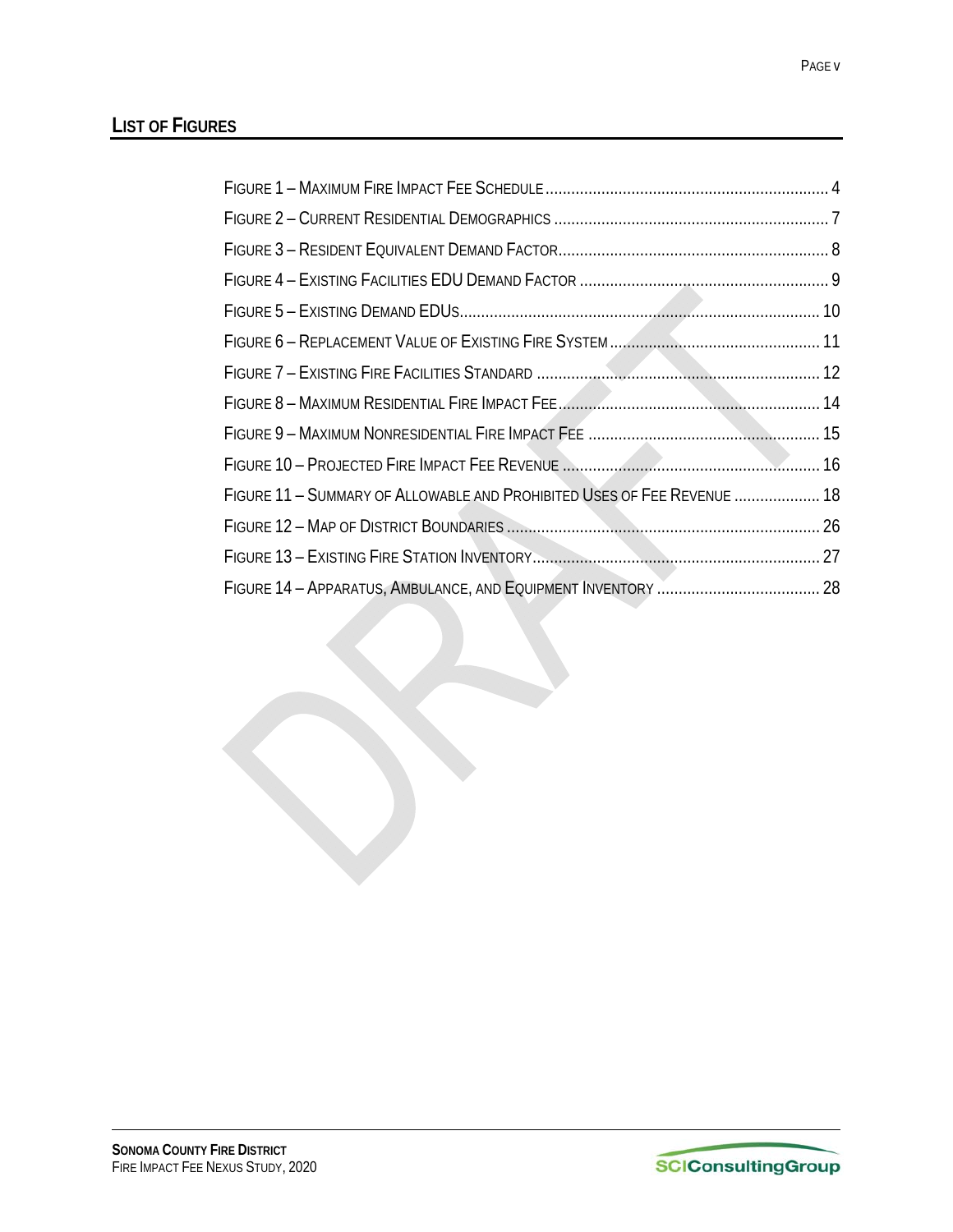# **EXECUTIVE SUMMARY**

#### **INTRODUCTION**

The Sonoma County Fire District ("District") provides first-responder fire protection services to 180-square-mile in the western portion of Sonoma County ("County"). Specifically, the District's services include fire prevention and suppression, emergency medical response and transport and rescue, and hazardous materials response.

The District was formed in April 2019 after the process of consolidating the Rincon Valley Fire District (est. 1945), the Windsor Fire District (est. 1965), the Bennett Valley Fire District (est. 1948) and the Mountain Volunteer Fire Department (est. 1968). In July 2020, the Russian River Fire Protection District (est. 1922 as the Guerneville Fire Protection District) joined the District. In May 2021, the District will merge with the Forestville Fire Protection District (est. 1958).

This Fire Impact Fee Nexus Study ("Nexus Study") was prepared pursuant to the "Mitigation Fee Act," as found in Government Code § 66000 et seq. The purpose of this Nexus Study is to establish the legal and policy basis for the collection of new fire impact fees ("fees") on new residential and nonresidential development within the District. The purpose of the fee is to fund the one-time cost of expanding the District's facilities, apparatus, and equipment needed to accommodate new development.

For purposes of this Nexus Study, the term "facilities" or "fire system facilities" will refer to facilities (land, stations, and other buildings), apparatus (engines, ambulances, and other vehicles), and equipment. The term "new development" will generally refer to the persons (residents and employees working in the District) and the structural area (residential area and nonresidential building area) in which the persons live or work. The areas covered by the fee included the current boundaries of the District as of July 2020 and the Forestville Fire Protection District which will merge with the District in May 2021.

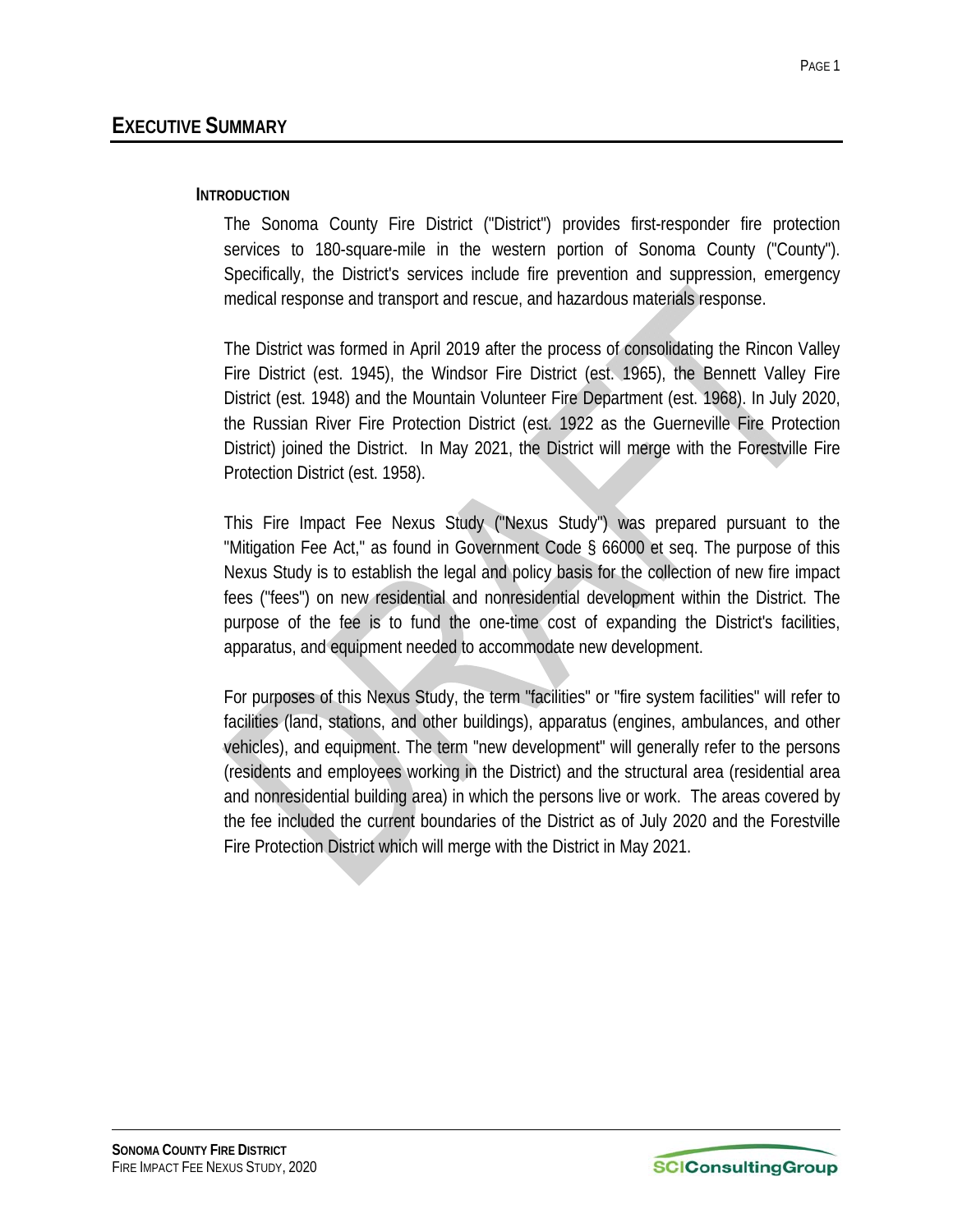In order to impose such fees, this Nexus Study will demonstrate that a reasonable relationship or "nexus" exists between new development that occurs within the District and the need for fire protection facilities, apparatus, and equipment as a result of new development. More specifically, this Nexus Study will present findings in order to meet the procedural requirements of the Mitigation Fee Act, also known as AB 1600, which are as follows:

- 1. Identify the purpose of the fee.
- 2. Identify the use to which the fee is to be put.
- 3. Determine how there is a reasonable relationship between the fee's use and the type of development project on which the fee is imposed **("benefit relationship")**.
- 4. Determine how there is a reasonable relationship between the need for the fire facilities and the type of development project on which the fee is imposed **("impact relationship")**.
- 5. Determine how there is a reasonable relationship between the amount of the fee and the cost of the facilities or portion of the facilities attributable to the development on which the fee is imposed **("proportional relationship")**.

Additionally, the Act specifies that the fee shall not include costs attributable to existing deficiencies in public facilities but may include the costs attributable to the increased demand for public facilities reasonably related to the development project in order to refurbish existing facilities to maintain the existing level of service or achieve an adopted level of service that is consistent with the County and Town General Plans.

To determine the District's fire impact fee consistent with these **substantive requirements**, this Nexus Study utilizes a system-wide existing facility standard methodology. Under this method, the District's ratio existing fire protection facilities, apparatus, and equipment to the existing service population establishes the standard for determining new development's fair share of the cost to expand the District's fire system as growth occurs. Existing development is determined based on District service call data. The value of the District's existing fire system is determined using the replacement value of the District's existing inventory of fire protection facilities, apparatus, and equipment. These costs are then applied to six land use categories in proportion to the need they create for fire protection and emergency response services.

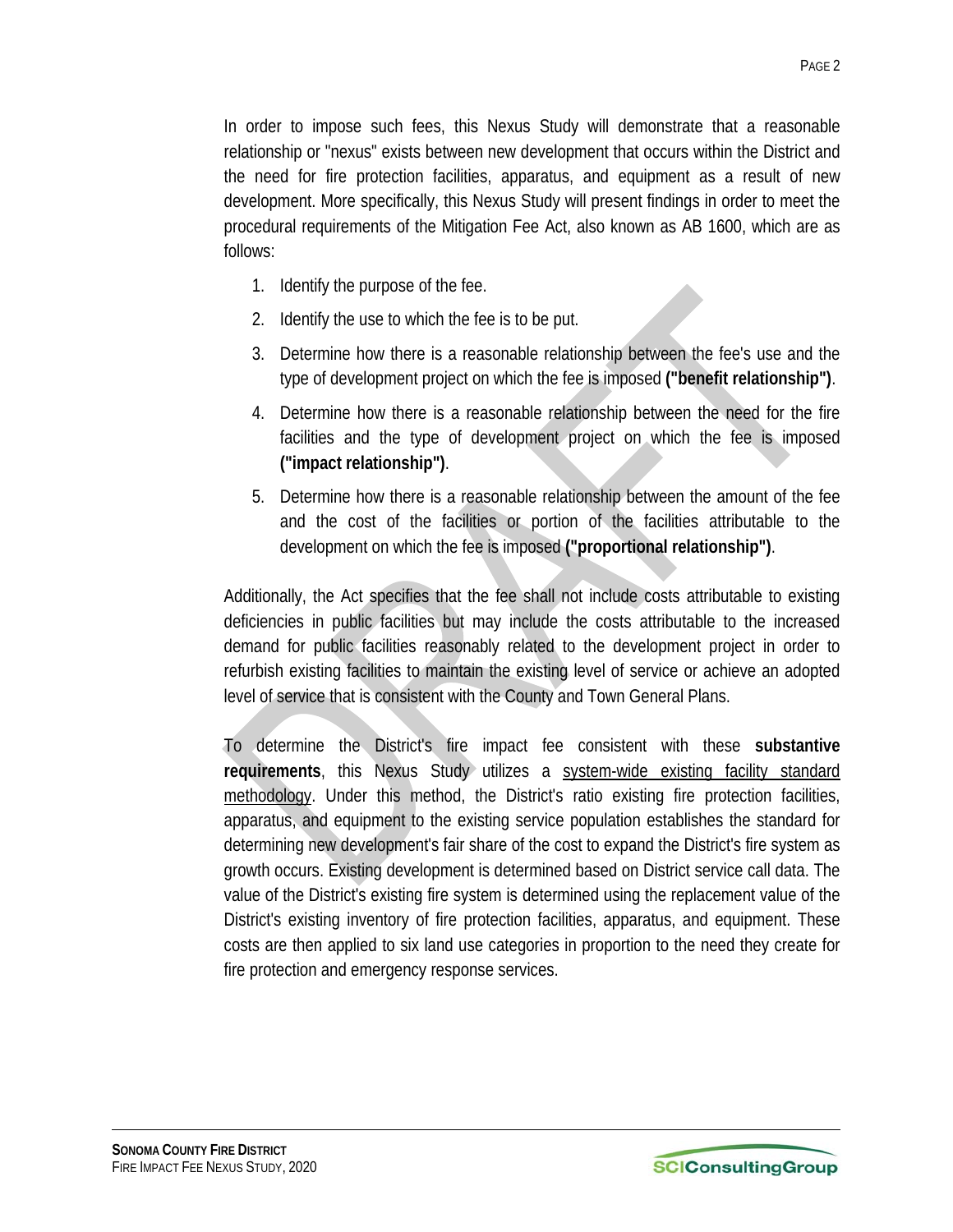The Nexus Study also identifies the fair share cost of planned fire and emergency response services facilities needed to serve existing development at the same facilities standard applied to new development. The identification and use of an existing facility standard and the proper expenditure of the fee revenue ensure that new development will not fund any existing deficiencies, but instead only planned facilities costs needed to accommodate growth. Thus, consistent with the Act, this Nexus Study demonstrates that there is a reasonable relationship between new development, the amount of the fee, and facilities, apparatus, and equipment funded by the fee.

The Nexus Study also details the **procedural requirements** for approval of the Nexus Study and proposed fire impact fee program ("fee program") by the District Board of Directors and adoption Town Council and County Board on behalf of the District. Also, the Act contains specific requirements for the **annual administration** of the fee program. These statutory requirements and other important information regarding the imposition and collection of the fee are provided in the last sections of the Nexus Study.

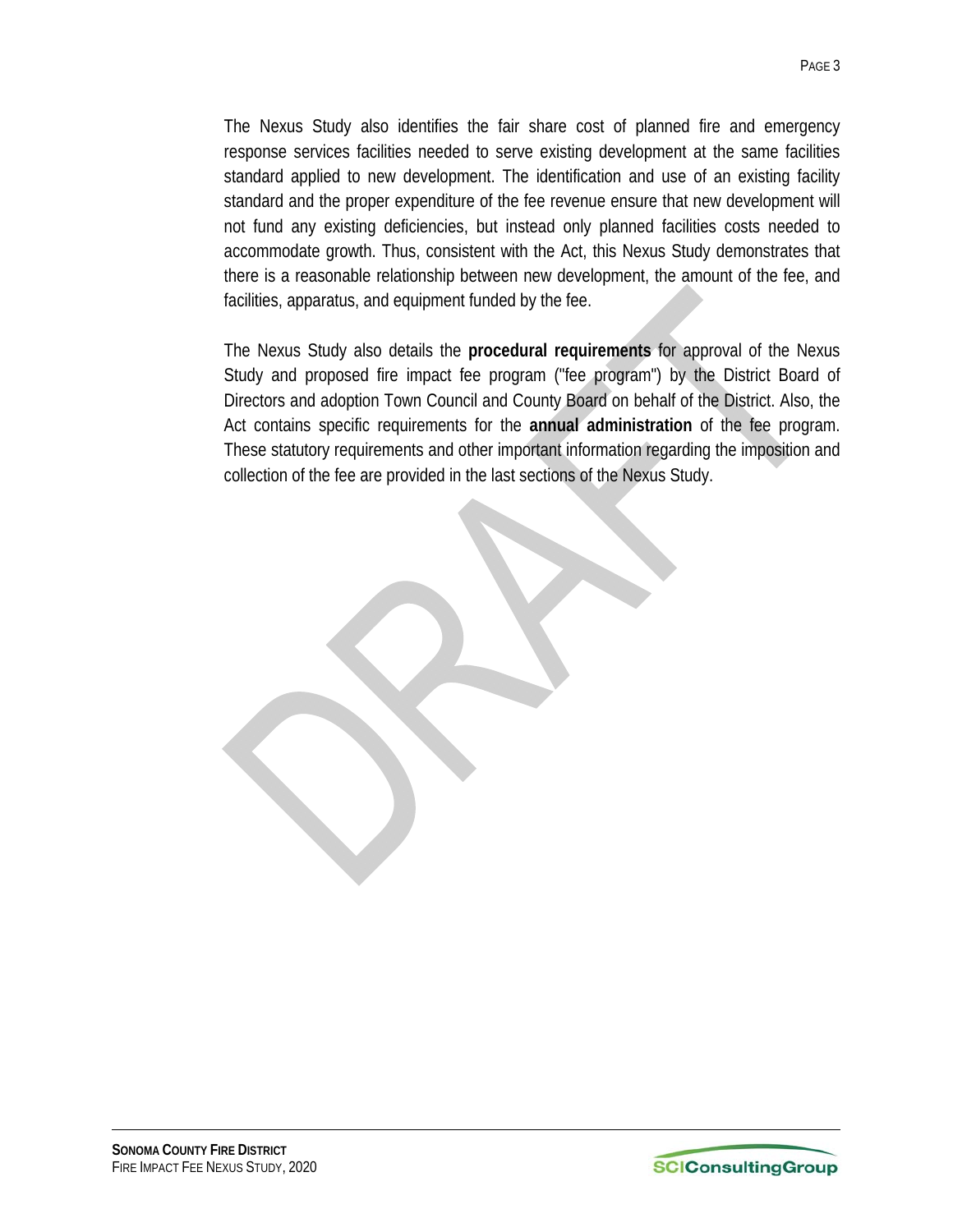#### **SUMMARY OF GENERAL FINDINGS**

The following general findings from the Nexus Study are presented:

- 1. Impact fees are necessary to ensure that the District can adequately expand its fire protection facilities, apparatus, and equipment needed for the resident and employee growth and new structural area created by new development.
- 2. The District may approve, and the Town and County may adopt on their behalf, the following fees at or below the maximum level determined by this Nexus Study.

| <b>Land Use</b>                   | <b>Maximum Fire</b><br>Impact Fee |
|-----------------------------------|-----------------------------------|
| <b>Residential Development</b>    | Per Living Area<br>Sq. Ft.        |
| Single Family Housing             | \$1.63                            |
| Multi-Family Housing              | \$2.34                            |
| Mobile Home                       | \$1.58                            |
| <b>Assessory Dwelling Unit</b>    | See Figure 1                      |
| <b>Nonresidential Development</b> | Per Building<br>Sq. Ft.           |
| Retail / Commerical               | \$1.79                            |
| Office                            | \$2.97                            |
| Industrial                        | \$1.27                            |

#### **FIGURE 1 – MAXIMUM FIRE IMPACT FEE SCHEDULE**

<sup>1</sup> Pursuant to Govt. Code § 65852.2(f)(3)(A), development impact fees for a new accessory dwelling unit must be imposed proportionately in relation to the square footage of the primary dwelling unit. Accessory dwelling units less than 750 square feet of living area are exempt.

3. Consistent with the nexus requirement of the Act, this Nexus Study demonstrates that there is a reasonable relationship between new development, the amount of the proposed fee, and facilities, apparatus, and equipment funded by the fee.

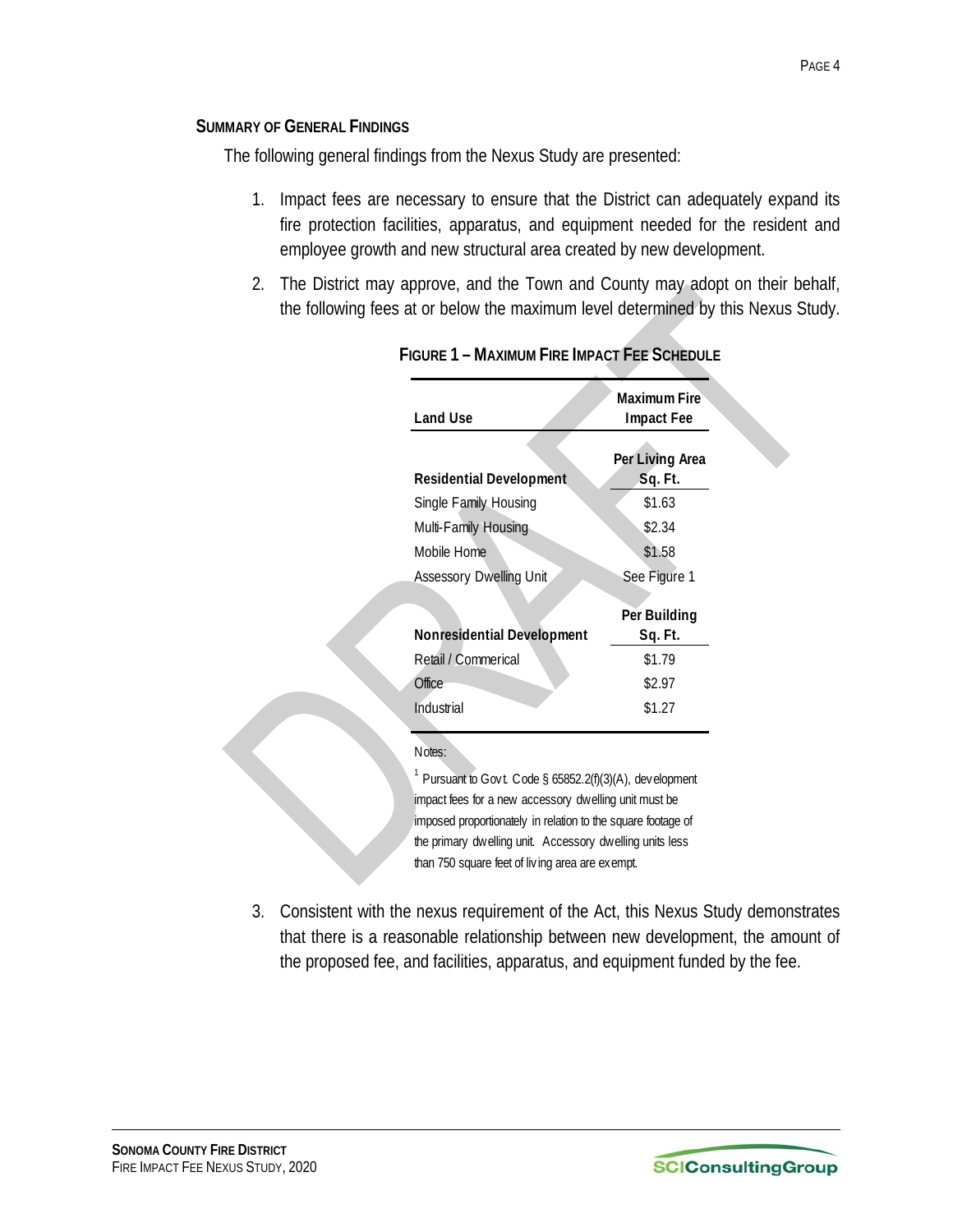- 4. Fee revenue may be used to fund 100% of the cost of new and expanded facilities, 100% of the cost of apparatus, vehicles, and equipment that expand the District's existing inventory and up to 10.6 percent of apparatus, ambulance, and vehicle replacement costs.
- 5. Since only cities and counties have land-use authority to impose development impact fees as a condition of project approval, the District's proposed fee must be adopted by the Town and County on behalf of the District.
- 6. The maximum fire impact fee determined by this Nexus Study is consistent with the Sonoma County General Plan and the Town of Windsor General Plan.

#### **SUMMARY OF GENERAL RECOMMENDATIONS**

Based on the findings presented in the Nexus Study, the following general recommendations are presented:

- 1. The District should establish a new fire impact fee to fairly allocate the costs of providing fire protection facilities, apparatus, and equipment to new development.
- 2. The District's new fire impact fee should be adopted and implemented in accordance with the applicable provisions of the Mitigation Fee Act (Government Code § 66000 et al.).
- 3. Fee revenue should be used to fund only the cost of new and expanded facilities, apparatus, ambulances, vehicles, and equipment to serve new development.
- 4. The District, the Town, and the County should comply with the annual reporting requirements under Government Code § 66006(b).
- 5. Following the fifth fiscal year after the first deposit of fee revenue and every five years thereafter, the District should comply with the reporting requirements under Government Code § 66001(d).
- 6. The cost estimates presented in this Nexus Study are in January 2020 dollars. The fire impact fee should be adjusted automatically without further action by the District Board, the Town Council, or the County Board of Supervisors on the first day of each fiscal year by the previous calendar percentage change in the Engineering News-Record Construction Cost Index (20-City Average), or its successor publication.

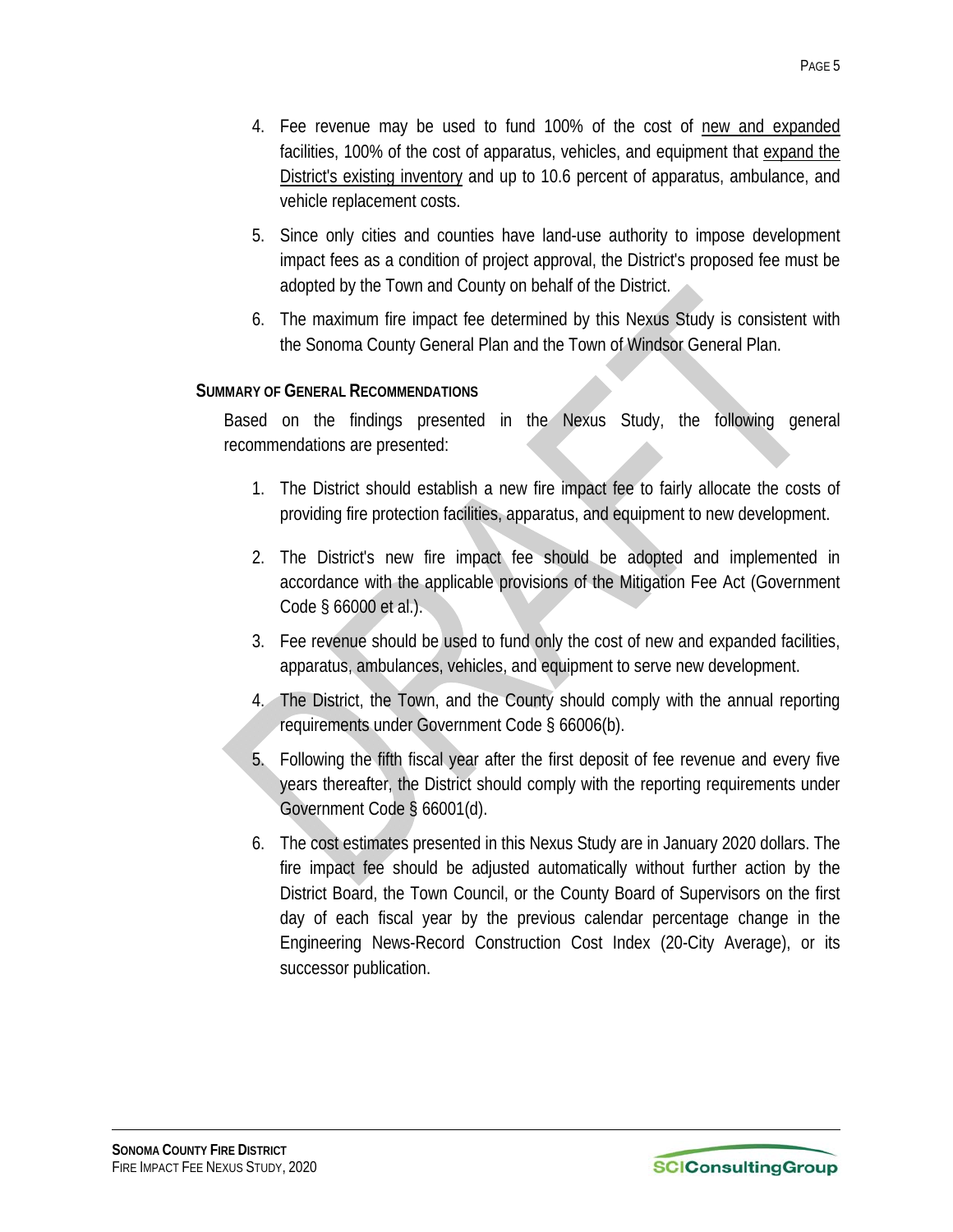# **DETERMINATION OF EXISTING DEVELOPMENT**

The District serves both residences and businesses throughout their service area. As such, the demand for the District's fire protection services and associated fire protection facilities, apparatus, ambulances, and equipment is measured by its service population (residents or employees) and the structural area (i.e., living area or nonresidential building area) in which they live or work. This section will first determine the service population and structural area within the District. These figures, along with the District's service call data, will be used to establish an existing facilities demand factor for the various residential, and nonresidential land uses within the District, which in turn will be used to determine existing development's total facilities demand.

The Mitigation Fee Act requires that development impact fees be determined in a way that ensures a reasonable relationship between the fee and the type of development on which the fee is imposed.

#### **EXISTING SERVICE POPULATION AND STRUCTURAL AREA**

The District provides fire protection and emergency response services to the western portion of unincorporated Sonoma County, including the Town of Windsor. A map of the District's service boundaries is provided in Appendix A.

As shown in Figure 2 on the following page, the District currently serves an estimated resident population of 70,245 and protects approximately 26,452 occupied and vacant dwelling units. These figures are based on figures from the 2010 Census for the District's service area, Sonoma County Assessor's data as of July 2020, and an 8 percent vacancy rate as reported by the California Department of Finance.

The District also serves an estimated 19,337 workers and protects approximately 8,630,000 square feet of new nonresidential building area. The estimated number of workers in the District is based on an estimated jobs-to-housing ratio of 0.73. The estimated nonresidential structural area is calculated by multiplying the number of workers by 446 square feet of nonresidential building area for every worker (or 2.24 workers per 1,000 square feet.)

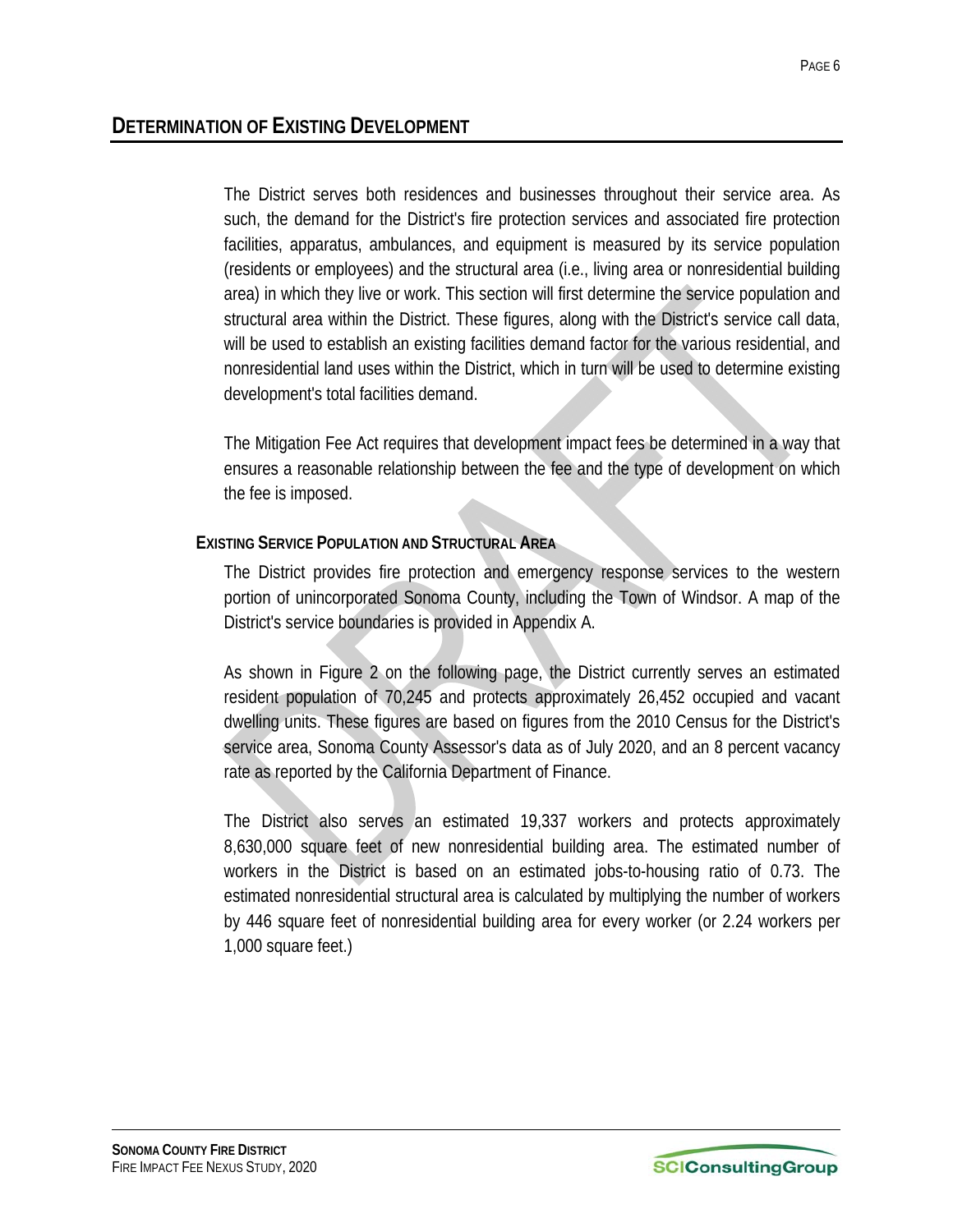| <b>Land Use Categories</b><br>Calc | Total<br><b>Dwelling</b><br>Units $1$<br>a | Vacant<br>Dwelling<br>Units <sup>2</sup><br>$\mathsf{h}$ | Occupied<br>Housing<br><b>Units</b><br>$c = a - b$ | Average<br>Occupancy<br>per Unit<br>d | Resident<br>Population<br>$e = c * d$ |
|------------------------------------|--------------------------------------------|----------------------------------------------------------|----------------------------------------------------|---------------------------------------|---------------------------------------|
| Single-Family Housing              | 23.007                                     | 1.831                                                    | 21.176                                             | 3.00                                  | 63.528                                |
| Multi-Family Housing               | 2,333                                      | 186                                                      | 2.147                                              | 2.19                                  | 4,702                                 |
| Mobile Home                        | 1.112                                      | 89                                                       | 1.023                                              | 1.97                                  | 2.015                                 |
| <b>Total Residenital</b>           | 26,452                                     | 2.106                                                    | 24.346                                             | 2.89                                  | 70.245                                |

| <b>FIGURE 2 - CURRENT RESIDENTIAL DEMOGRAPHICS</b> |  |
|----------------------------------------------------|--|
|----------------------------------------------------|--|

Notes:

<sup>1</sup> From Sonoma County Assessor's data as of July 2020.

<sup>2</sup> Based on an 8% vacancy rate.

#### **RESIDENT EQUIVALENT DEMAND FACTOR**

For purposes of this Nexus Study, a calls-for-service approach is used to help establish the relative fire facilities demand from residential and nonresidential land uses. Specifically, service call data is converted into a resident equivalent demand factor, which represents the demand for service from a worker compared to a household resident.

As shown in Figure 3 on the following page, service call data for fiscal years 2017-18 through 2019-20 were gathered from the District's Emergency Reporting database software for the former Windsor FPD and Rincon FPD service areas. These areas are found to be representative of the larger District. Over the three-year period, the District averaged 954 annual service calls originating from residential property and 236 service calls originating from nonresidential properties. Service calls originating from highways, roads, open fields, or otherwise not classified as originating from residential or nonresidential land use are excluded. By dividing service calls for residential and nonresidential land uses by the corresponding estimated number of residents and workers results in the relative number of per capita for residential and nonresidential land uses. As shown, District residents are served at 1.0, and workers in the District are served at 0.93 compared to District residents.

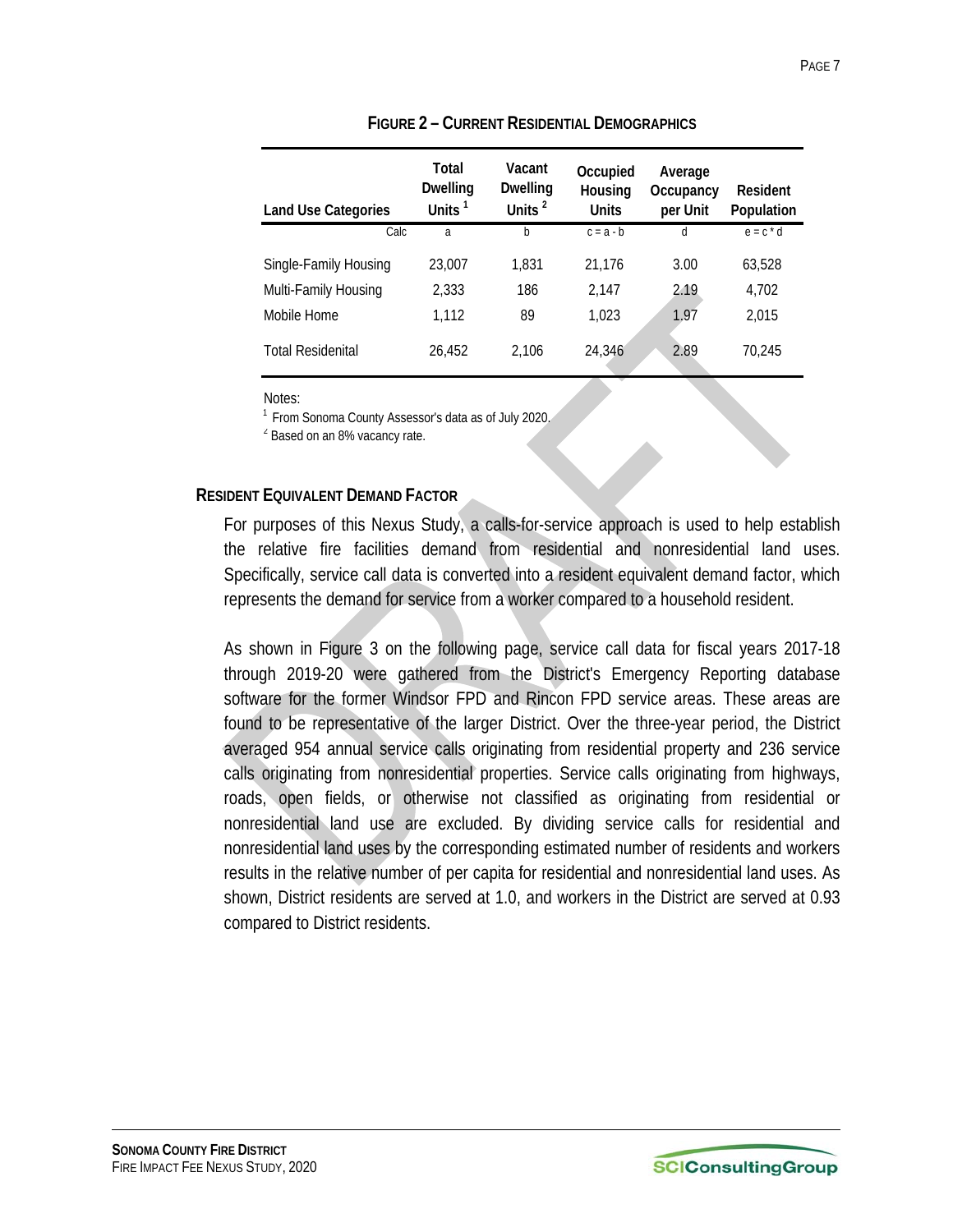|                                           | Calc           | Residential | Nonresidential |
|-------------------------------------------|----------------|-------------|----------------|
| Average Annual Service Calls <sup>1</sup> | a              | 954         | 236            |
| Residents or Workers <sup>2</sup>         | b              | 48.914      | 12,984         |
| Per Capita Fire Service Demand            | $c = a/b$      | 0.0195      | 0.0182         |
| Resident Equivalent Demand Factor         | $d = c / 0.93$ | 1.00        | 0.93           |

#### **FIGURE 3 – RESIDENT EQUIVALENT DEMAND FACTOR**

Sources: Sonoma County Fire District; SCI Consulting Group

Notes:

<sup>1</sup> Average for fiscal years 2016 thru 2018 from District's Emergency Reporting database.

<sup>2</sup> See Figure 2. Workers is based on estimated jobs-to-housing ratio of 0.73 for the City of Windsor.

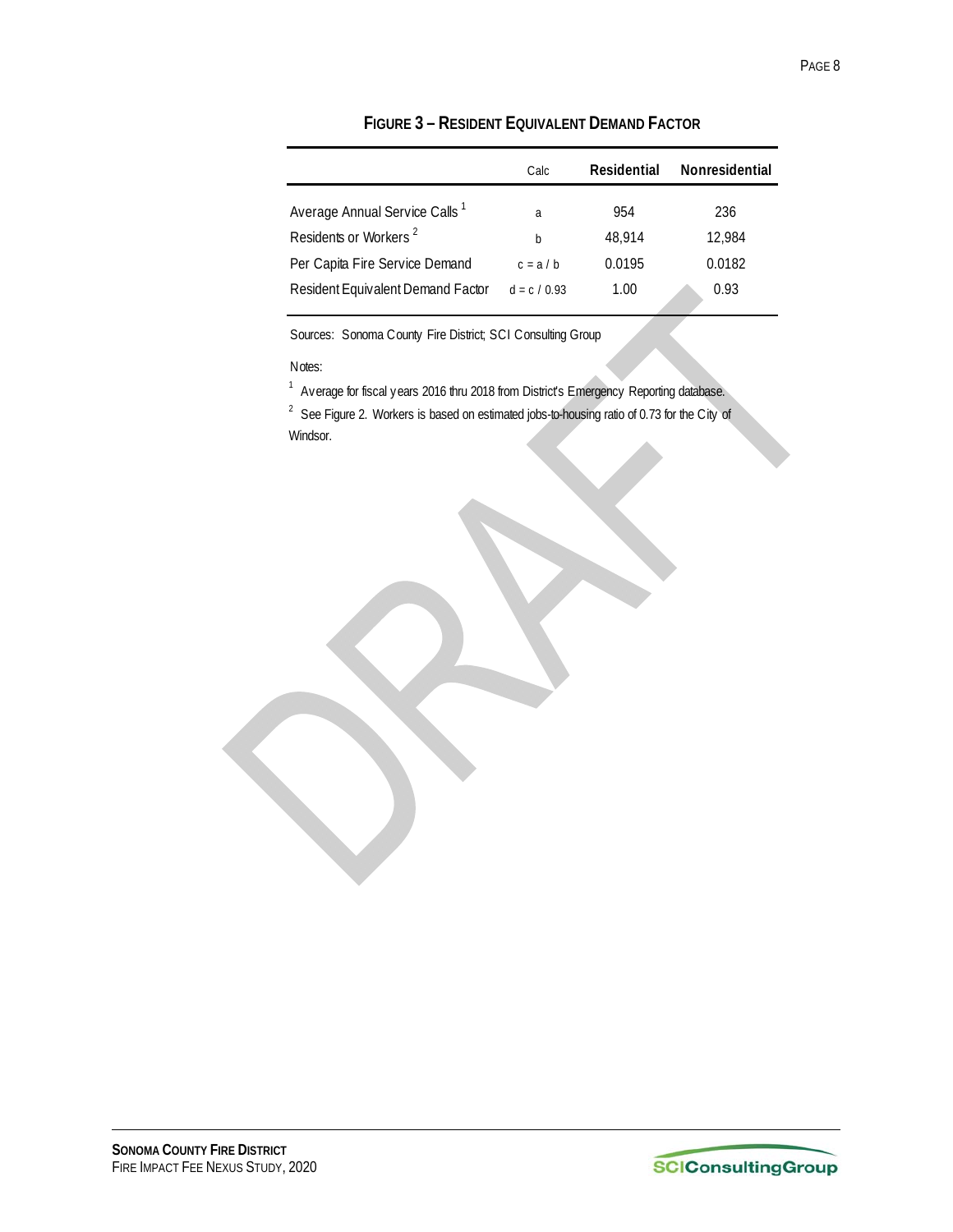#### **EXISTING FIRE FACILITIES EDU DEMAND FACTOR**

Next, equivalent dwelling unit ("EDU") demand factors are established to compare the relative fire facilities demand across three residential and three nonresidential land uses. The EDU is also used to convert nonresidential building area to a residential dwelling unit value. This common approach allows for the cost of fire protection facilities, apparatus, and equipment to be fairly apportioned among residential and nonresidential land uses.

Figure 4 below shows the calculation of the existing fire facilities EDU demand factor for six land use categories. The residential land use categories are expressed per dwelling unit, and the nonresidential land use categories are expressed per 1,000 square feet of building area. The occupancy density for land use category is multiplied by their respective resident equivalent demand factor, then converted to single-family home value. By this measure, for example, one single-family home creates the demand for fire facilities equal to 620 square feet of retail / commercial building area.

| <b>Land Use Category</b> | Unit        | Occupancy<br>Density per<br>Unit $1$ | <b>Resident</b><br>Equivalent<br>Demand<br>Factor | Existing<br><b>Facilities EDU</b><br>Demand<br>Factor |
|--------------------------|-------------|--------------------------------------|---------------------------------------------------|-------------------------------------------------------|
|                          | Calc        | a                                    | b                                                 | $c = (a * b) / 3.00$<br>(rounded)                     |
| Single-Family Housing    | DU          | 3.00                                 | 1.00                                              | 1.00                                                  |
| Multi-Family Housing     | DU          | 2.19                                 | 1.00                                              | 0.73                                                  |
| Mobile Home              | DU          | 1.97                                 | 1.00                                              | 0.66                                                  |
| <b>Residential</b>       | DU          | 2.82                                 | 1.00                                              | 0.94                                                  |
| Retail / Commerical      | <b>KBSF</b> | 2.00                                 | 0.93                                              | 0.62                                                  |
| Office                   | <b>KBSF</b> | 3.30                                 | 0.93                                              | 1.03                                                  |
| Industrial               | <b>KBSF</b> | 1.40                                 | 0.93                                              | 0.44                                                  |
| Nonresidential           | <b>KBSF</b> | 2.24                                 | 0.93                                              | 0.70                                                  |

#### **FIGURE 4 – EXISTING FACILITIES EDU DEMAND FACTOR**

Notes: DU = Dwelling Unit; KBSQ = 1,000 square feet of building area

<sup>1</sup> Residents per unit is based on census data from the 2010 U.S. Census for Fulton CDP, Larkfield-Wikiup CDP, and Town of Windsor. Retail / commercial, office, and industrial density figures the 2017 Town of Windsor Impact Fee Study 2017. All density figures are expressed in terms of the number of employees per 1,000 square feet of building area.

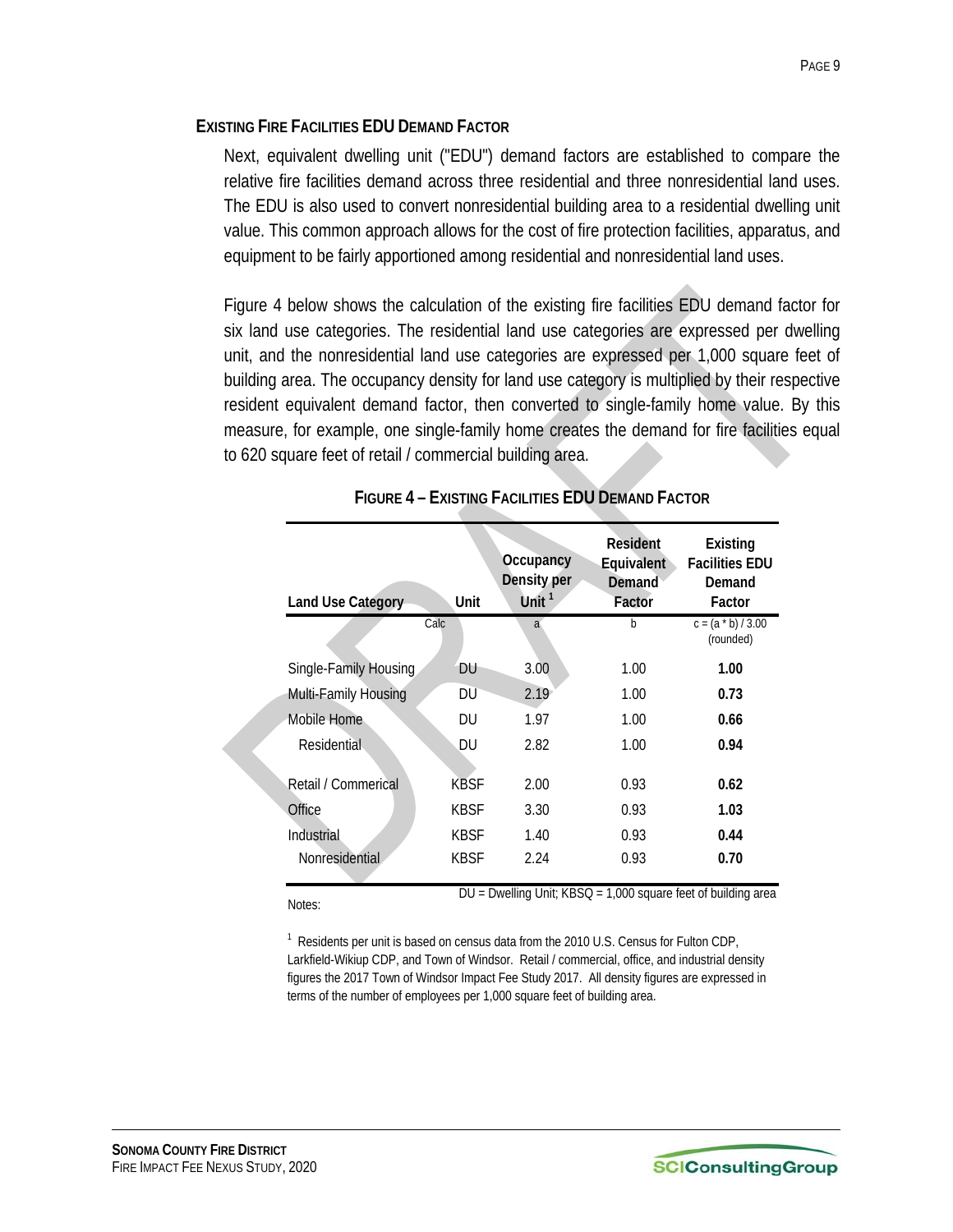#### **EXISTING FIRE FACILITIES DEMAND EDUS**

Figure 5 below calculates the District's existing demand EDUs based on the total number of dwelling units and estimated nonresidential building area within the District. As shown, the total existing demand EDUs for the District is 31,487. Existing demand EDUs represents the level of existing development served by the District's existing facilities.

| <b>Land Use</b><br>Calc | Unit        | Existing<br>Units $1$<br>a | <b>Fire Facilities Total Existing</b><br><b>EDU Demand</b><br>Factor<br>b | Demand<br><b>EDU<sub>s</sub></b><br>$c = a * b$ |
|-------------------------|-------------|----------------------------|---------------------------------------------------------------------------|-------------------------------------------------|
| Single Family Housing   | DU          | 23,007                     | 1.00                                                                      | 23,007                                          |
| Multi-Family Housing    | DU          | 2,333                      | 0.73                                                                      | 1,703                                           |
| Mobile Home             | DU          | 1,112                      | 0.66                                                                      | 734                                             |
| Nonresidential          | <b>KBSF</b> | 8,633                      | 0.70                                                                      | 6,043                                           |
| Total                   |             | 35,085                     |                                                                           | 31,487                                          |

| <b>FIGURE 5 - EXISTING DEMAND EDUS</b> |
|----------------------------------------|
|----------------------------------------|

 $\mathcal{L}$ 

Source: Sonoma County Assessor's Office; SCI Consulting Group

Notes:

<sup>1</sup> See Figure 2.

2 See Figure 4.

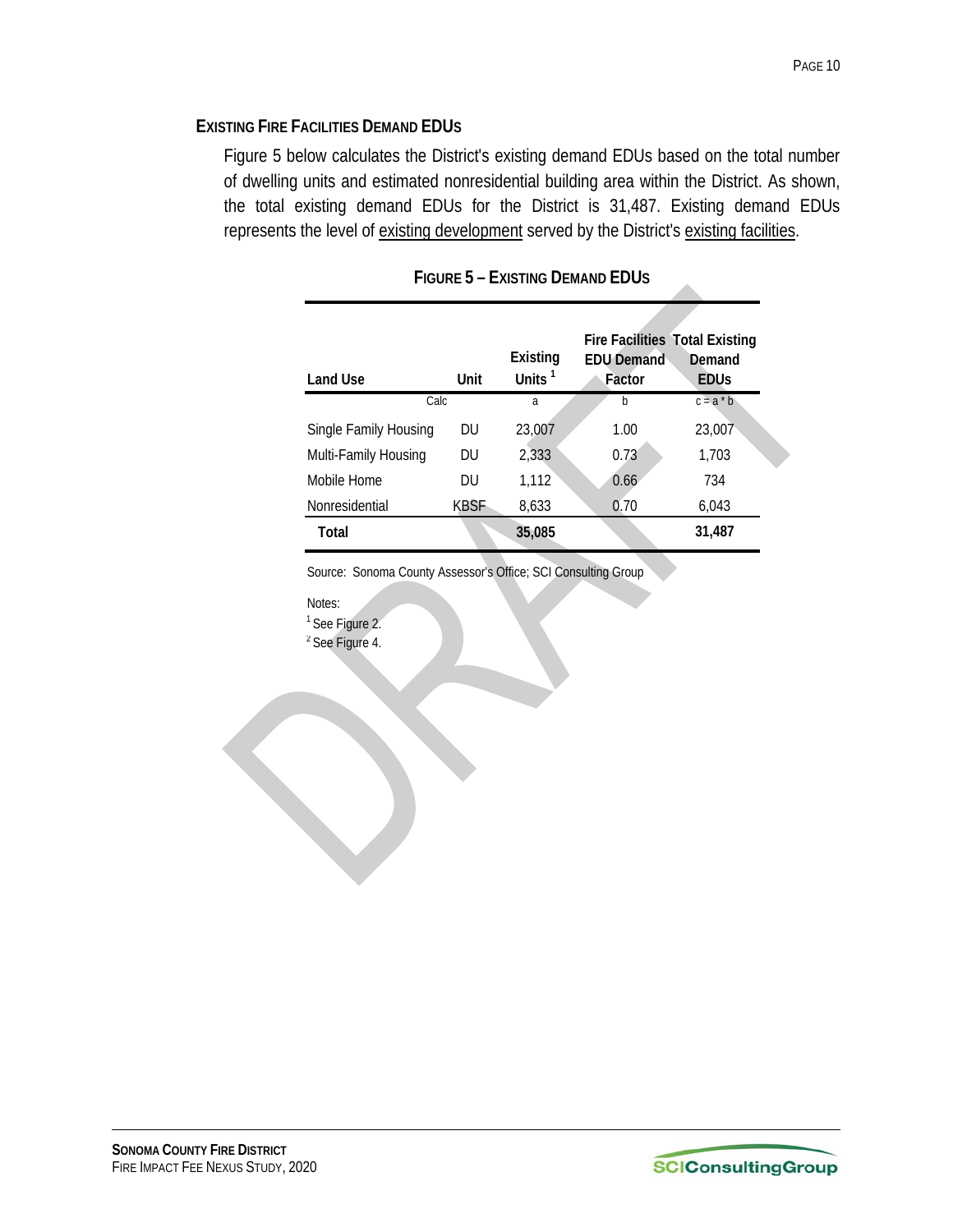# **DETERMINATION OF EXISTING FIRE PROTECTION FACILITIES**

The next step in determining the District's existing fire facilities standard is to calculate the replacement value of the District's fire protection facilities, apparatus, and equipment. Figure 6 below presents a summary of replacement cost (in 2020 dollars) for the District's existing fire facilities (land and fire stations), apparatus (engines, ambulances, and special vehicles), and equipment.

Replacement values for Stations 2, 4, 5 and 7 are from the District's 2018 Facilities Condition Assessment Report prepared by Kitchell. Replacement values for other District stations are based on the average for Stations 2, 4, 5. The estimated replacement value of the District's apparatus, vehicles, and equipment inventory is based on unit cost assumptions provided by the District. Estimated values of older apparatus have been discounted from the replacement value of the new apparatus to reflect their age. (The detailed inventory and estimated replacement value for each is provided in Appendix B.)

As shown below, the estimated replacement value of the District's existing fire protection facilities, apparatus, and equipment is approximately \$87.4 million.

| <b>Fee Components</b>                                            | <b>Total Replacement</b><br>Value (2020 \$) <sup>1</sup> |
|------------------------------------------------------------------|----------------------------------------------------------|
| <b>Land Value</b>                                                | \$4,377,000                                              |
| <b>Building Value</b>                                            | \$71,650,312                                             |
| Apparatus / Vechicles Value                                      | \$8,660,450                                              |
| <b>Equipment Value</b>                                           | \$2,748,000                                              |
| <b>Total Fire System Facilities</b>                              | \$87,435,762                                             |
| Source: Sonoma Fire Protection District: SCI Consulting<br>Group |                                                          |
|                                                                  |                                                          |

### **FIGURE 6 – REPLACEMENT VALUE OF EXISTING FIRE SYSTEM**

Notes<sup>:</sup>

<sup>1</sup> See Appendix B for more detail.

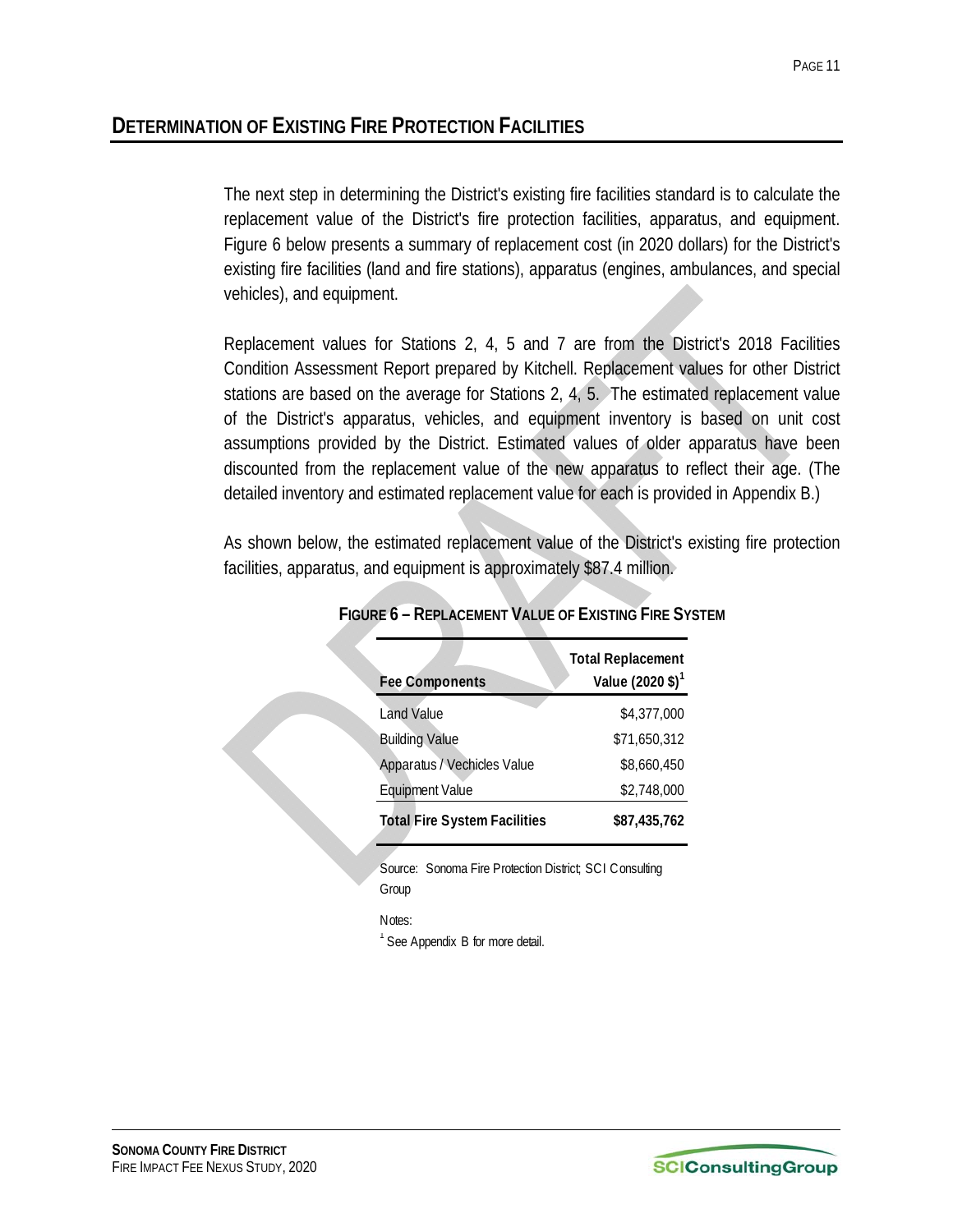# **DETERMINATION OF THE FIRE IMPACT FEE**

The Act requires that development impact fees be determined in a way that ensures a reasonable relationship between the need for fire protection facilities, apparatus and equipment, and the type of development project on which the fee is imposed. In this section, the District's existing fire facilities standard is determined and then applied to four residential, and three nonresidential land uses categories in proportion to the demand they create as measured by their EDU demand factor.

#### **EXISTING FIRE FACILITIES STANDARD**

The District's ratio of existing fire facilities, apparatus, and equipment to the District's service population establishes the standard for determining new development's fair share of the cost to expand the District's fire facilities as growth occurs. As shown in Figure 7 below, this standard is represented by the existing fire system facilities cost of \$2,776.88 per demand EDU.

#### **FIGURE 7 – EXISTING FIRE FACILITIES STANDARD**

| Existing Fire System Facilities <sup>1</sup> | \$87,435,762 |
|----------------------------------------------|--------------|
| Existing Demand EDUs <sup>2</sup>            | 31,487       |
| <b>Existing Fire Facilities Standard</b>     | \$2,776.88   |
| Notes:<br>See Figure 6.<br>See Figure 5.     |              |

#### **RESIDENTIAL LAND USE CATEGORIES**

Since residential land uses have varying dwelling unit occupancies and living areas, the residential fire impact fees are expressed on a per square footage basis for four residential land use categories. The four residential land use categories are defined below.

- **"Single-family housing"** means detached or attached one-family dwelling unit with an assessor's parcel number for each dwelling unit.
- **"Multifamily housing"** means buildings or structures designed for two or more families for living or sleeping purposes and having kitchen and bath facilities for each family.

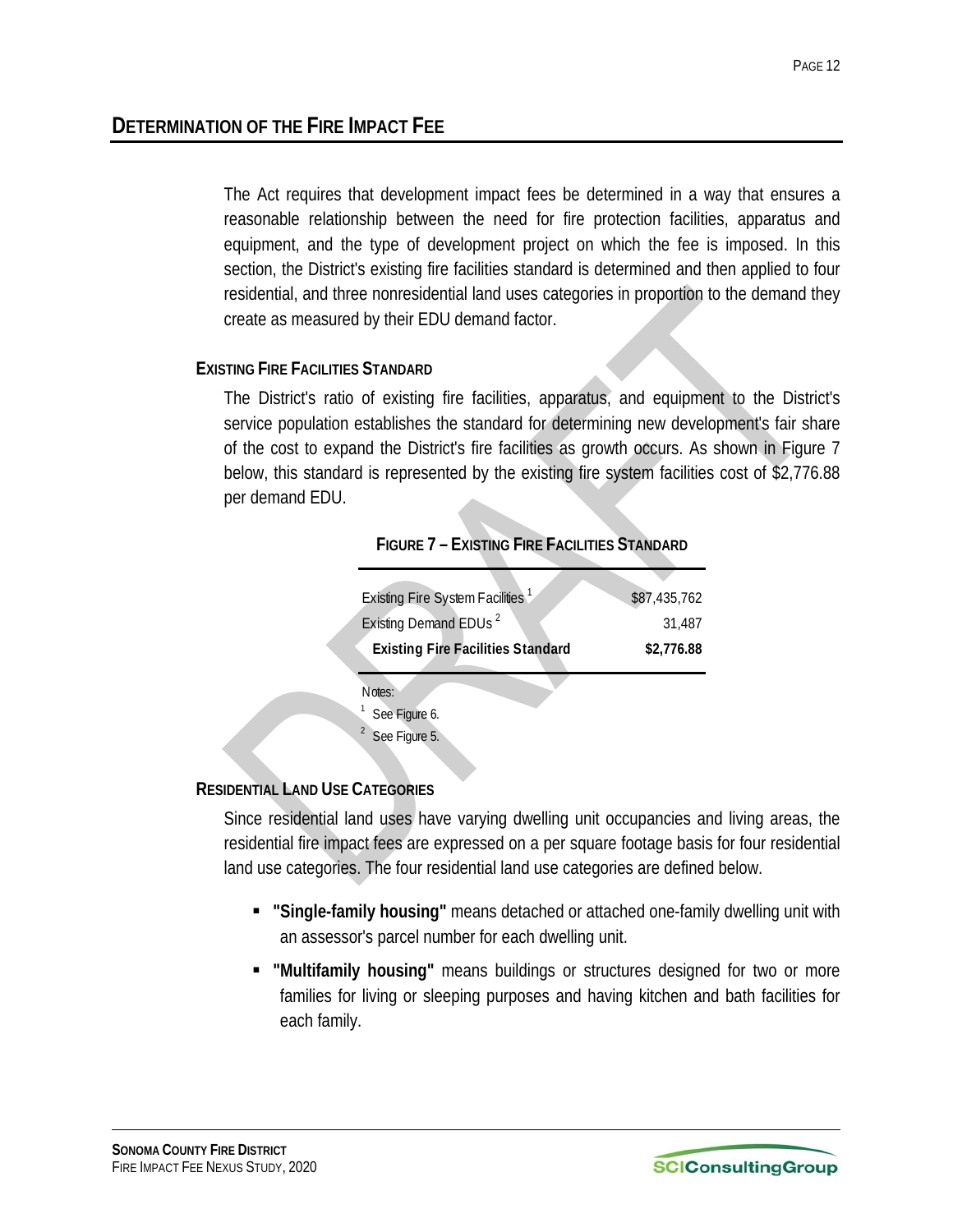- **"Mobile home"** means a development area for residential occupancy in vehicles which require a permit to be moved on a highway, other than a motor vehicle designed or used for human habitation and for being drawn by another vehicle.
- **"Accessory dwelling unit"** or **"ADU'** means a dwelling unit, or granny flat, either a detached or attached dwelling unit, which provides complete, independent living facilities for one or more persons with provisions for living, sleeping, eating, cooking, and sanitation on the same parcel as the primary residence.

The residential fire impact fee shall be charged on the square footage within the perimeter of a residential structure. Garages, carports, walkways, overhangs, patios, enclosed patios, detached storage structures, or similar areas are excluded.

#### **RESIDENTIAL FIRE IMPACT FEE DETERMINATION**

Figure 8, on the following page, presents the calculation of the maximum residential fire impact fee. As shown, the residential fee is determined by multiplying the fire facility standard by their respective EDU demand factor plus an additional 4 percent for administration of the fire impact fee program. The fee program administrative cost component is designed to offset the cost of District, Town, and County collection, documentation, annual reporting requirements, five-year report requirements, periodic Nexus Study updates, and other costs reasonably related to compliance with the Act.

Pursuant to  $65852.2(f)(3)(A)$ , the fire impact fee for an accessory dwelling unit of 750 square feet or more shall be charged proportionately in relation to the square footage of the primary dwelling unit. For example, the calculation of the maximum fire impact fee for the construction of a 750 square foot accessory dwelling unit on a single-family parcel with a 2,250 square foot single-family home would be (750 / 2,250) \* \$3,668 = \$1,222.50.

The District may approve, and the Town and County may adopt fees lower than the maximum, justified amounts shown below, provided that they are reduced by the same percentage for each land use category.

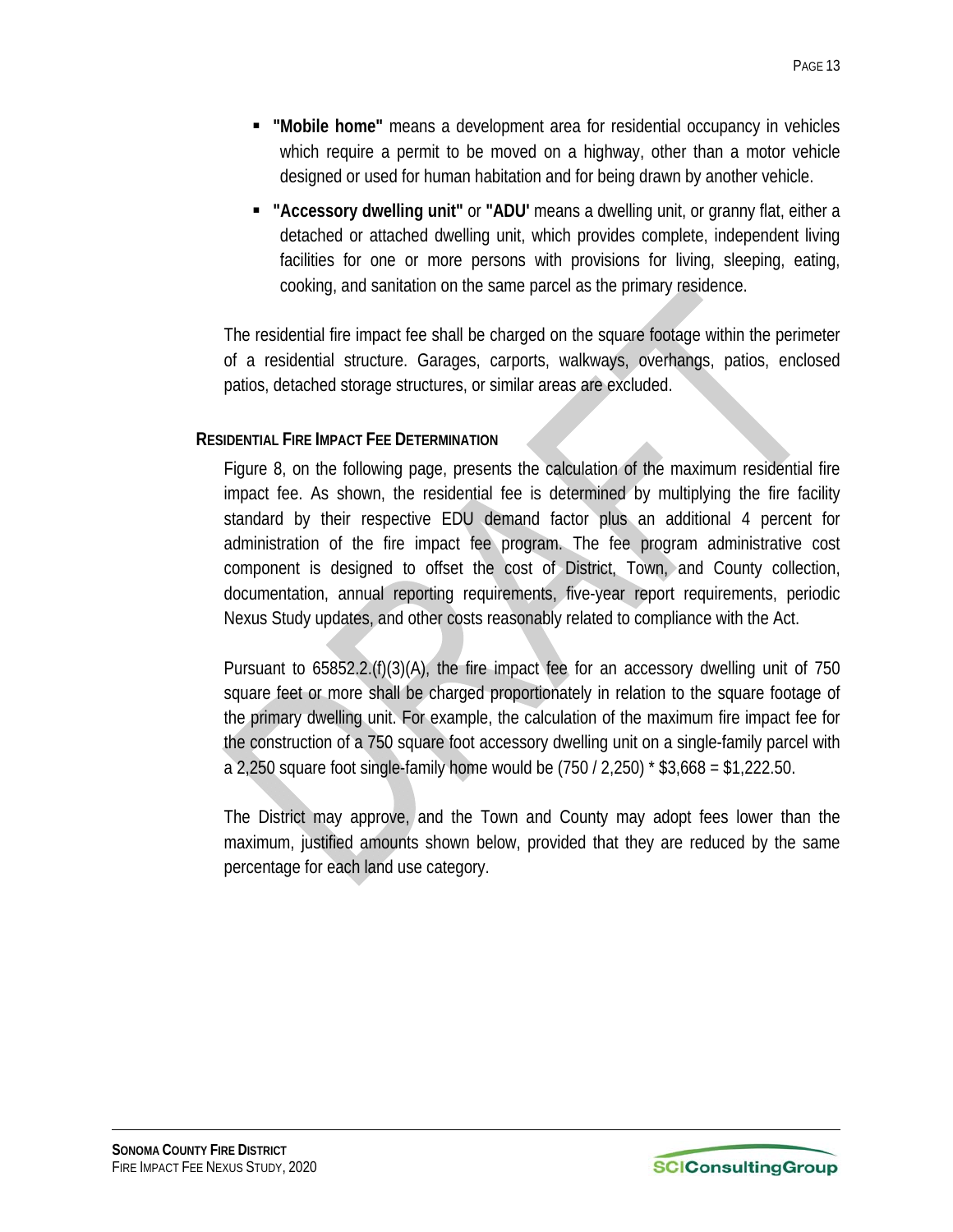| <b>Residential Land Use</b>     | Existing<br><b>Facilities</b><br>Standard <sup>1</sup> | EDU<br>Demand<br>Factor <sup>2</sup> | Cost per<br><b>Dwelling</b><br>Unit | Fee<br>Program<br>Admin. 4% | Average<br>(Sq. Ft.) <sup>3</sup> | Maximum<br>Residential<br>Living Area Fire Impact<br>Fee $4$ |
|---------------------------------|--------------------------------------------------------|--------------------------------------|-------------------------------------|-----------------------------|-----------------------------------|--------------------------------------------------------------|
| Calc                            | a                                                      | $\mathsf{h}$                         | $c = a * b$                         | $d = c * 0.04$              | e                                 | $f = (c + d)/e$                                              |
|                                 |                                                        |                                      | per dwelling unit ----------------  |                             |                                   | - per sq. ft. -                                              |
| Single Family Housing           | \$2,776.88                                             | 1.00                                 | \$2,776.88                          | \$111.08                    | 1.765                             | \$1.63                                                       |
| Multi-Family Housing            | \$2,776.88                                             | 0.73                                 | \$2,027.13                          | \$81.09                     | 900                               | \$2.34                                                       |
| Mobile Home                     | \$2,776.88                                             | 0.66                                 | \$1,832.74                          | \$73.31                     | 1,200                             | \$1.58                                                       |
| <b>Assessory Dwellling Unit</b> |                                                        |                                      |                                     |                             |                                   | See Figure 5                                                 |

**FIGURE 8 – MAXIMUM RESIDENTIAL FIRE IMPACT FEE**

Notes:

<sup>1</sup> See Figure 7.

2 See Figure 4.

<sup>3</sup> Average living areas area from data from the Sonoma County Assessor and expressed in terms of square feet.

<sup>4</sup> The maximum residential fire impact fee is rounded down to the nearest cent.

<sup>5</sup> Pursuant to Govt. Code § 65852.2(f)(3)(A), development impact fees for a new accessory dwelling unit must be imposed proportionately in relation to the square footage of the primary dwelling unit. Accessory dwelling units less than 750 square feet of living area are exempt.

#### **NONRESIDENTIAL LAND USE CATEGORIES**

As stated earlier, the Mitigation Fee Act requires that development impact fees be determined in a way that ensures a reasonable relationship between the fee and the type of development on which the fee is imposed. Since different nonresidential land uses have varying employment densities and structural area, the nonresidential fire impact fee expressed per square foot of building area for three nonresidential land use categories. The three nonresidential land use categories are defined below.

- **"Retail / Commercial"** means retail, commercial, educational and hotel/motel construction;
- **"Office"** means general, professional, and medical office construction;
- **"Industrial"** means manufacturing construction;

The nonresidential fee shall be charged for "covered and enclosed space" within the perimeter of a nonresidential structure. Garages, parking structures, unenclosed walkways, utility or disposal areas, and storage areas incidental to the principal use of the development are excluded.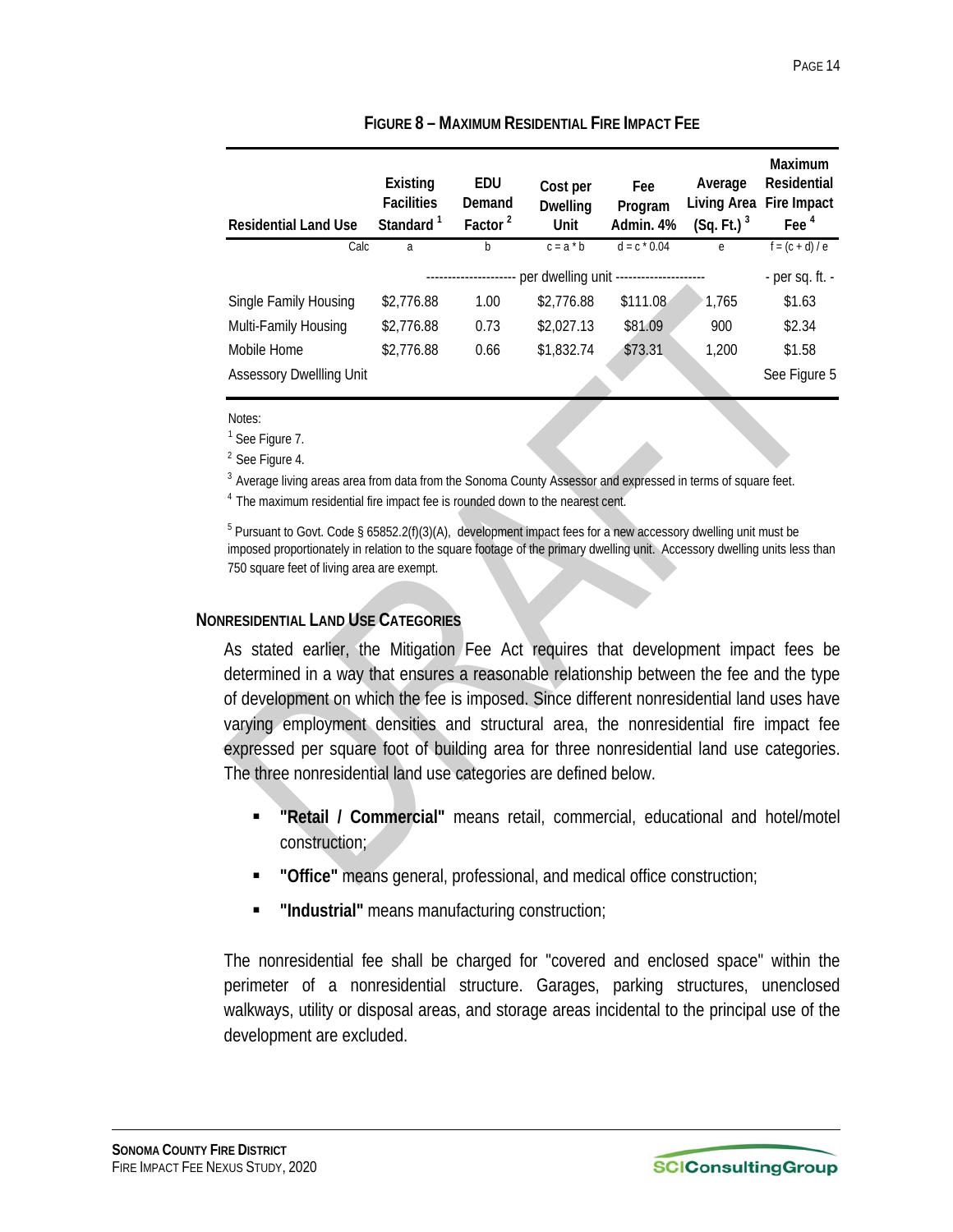#### **NONRESIDENTIAL FIRE IMPACT FEE DETERMINATION**

Figure 9 below presents the calculation of the nonresidential fire impact fee. As shown, the fee for the three nonresidential land uses is determined by multiplying the fire facilities standard by their respective EDU demand factor plus an additional 4 percent for administration of the fire impact fee program. Note that the costs are expressed per 1,000 square feet of nonresidential building area and then converted to a per-square-footage fee.

The District may approve, and the Town and County may adopt fees lower than the maximum, justified amounts shown below, provided that they are reduced by the same percentage for each land use category.

| Nonresidential Land<br>Use | <b>Existing</b><br><b>Facilities</b><br>Standard <sup>1</sup> | EDU<br>Demand<br>Factor <sup>2</sup> | Cost per<br><b>Unit</b> | Fee<br>Program<br>Admin. 4% | <b>Total Cost</b><br>per Unit | <b>Maximum</b><br>Fire Impact<br>Fee $3$ |
|----------------------------|---------------------------------------------------------------|--------------------------------------|-------------------------|-----------------------------|-------------------------------|------------------------------------------|
| Calc                       | a                                                             | $\mathsf{b}$                         | $c = a * b$             | $d = c * 0.04$              | $e = c + d$                   | $f = e / 1.000$                          |
|                            |                                                               |                                      | per 1,000 sq. ft.       |                             |                               | $-$ per sq. ft. $-$                      |
| Retail / Commerical        | \$2,776.88                                                    | 0.62                                 | \$1,721.67              | \$68.87                     | \$1,790.54                    | \$1.79                                   |
| Office                     | \$2,776.88                                                    | 1.03                                 | \$2,860.19              | \$114.41                    | \$2,974.60                    | \$2.97                                   |
| Industrial                 | \$2,776.88                                                    | 0.44                                 | \$1,221.83              | \$48.87                     | \$1,270.70                    | \$1.27                                   |

#### **FIGURE 9 – MAXIMUM NONRESIDENTIAL FIRE IMPACT FEE**

Notes:

<sup>1</sup> See Figure 7.

 $2$  See Figure 4.

The maximum nonresidential fire impact fee is rounded down to the nearest cent.

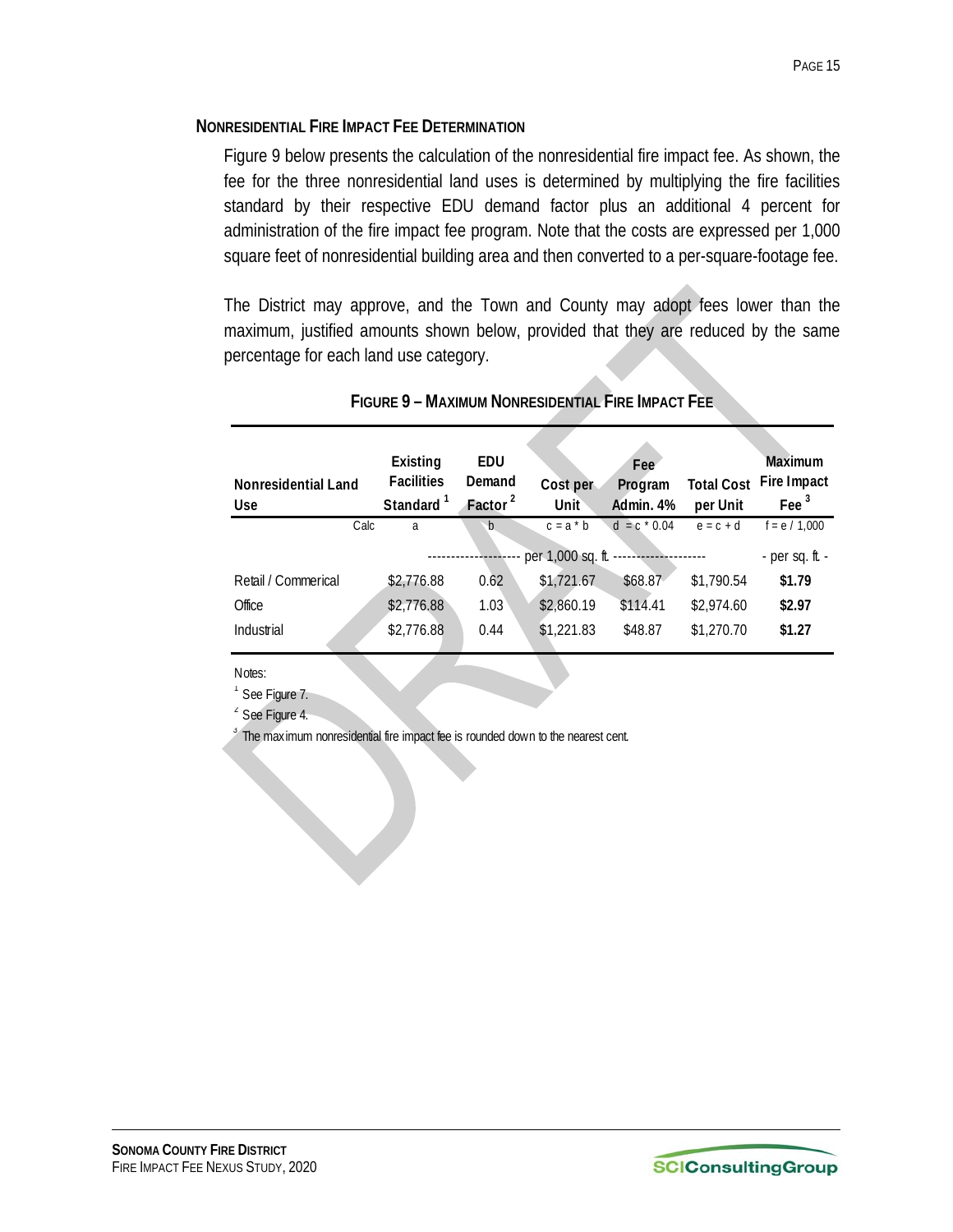# **PROJECTED FIRE IMPACT FEE REVENUE**

Figure 10 projects fire impact fee revenue through 2040. Total fire impact fee revenue (in 2020 dollars) is then calculated by multiplying the fire facilities demand standard by demand EDU growth.

| Land Use              | <b>Current Demand</b>    | Demand EDU        | <b>Existing Facilities</b> | <b>Projected Fire</b><br>Impact Fee |
|-----------------------|--------------------------|-------------------|----------------------------|-------------------------------------|
| Category              | EDUs (2020) <sup>1</sup> | Growth (2040) $2$ | Standard <sup>3</sup>      | Revenue (2020\$) <sup>4</sup>       |
| Calc                  | a                        | b                 | C                          | $d = b * c$                         |
| Residential           | 25.444                   | 3,007             | \$2,776.88                 | \$8,349,000                         |
| Nonresidential        | 6.043                    | 714               | \$2,776.88                 | \$1,983,000                         |
| <b>Total District</b> | 31,487                   | 3,721             | \$2,776.88                 | \$10,332,000                        |

**FIGURE 10 – PROJECTED FIRE IMPACT FEE REVENUE** 

Source: Association of Bay Area Governments; SCI Consulting Group

Notes:

<sup>1</sup> See Figure 5.

 $^2$  Based on a projected annual growth rate from the Association of Bay Area Goverments of 1% for the Town of Windsor and 0.26% for the unincorporated areas of the District.

 $3$  See Figure 7.

<sup>4</sup> Rounded to the nearest thousand.

It is important to note at the fire impact fee program is designed not to be dependent on a specific capital improvement plan and specific level of new development. Only enough fee revenue will be generated for the District to expand its existing level of service to serve the growing service population.

As shown, fire impact fee revenue will contribute approximately \$10.33 million (in 2020 dollars) towards the District's long-term capital improvement plan which represents new developments fair share of the plan. The District will need to fund existing development share with other funding sources. Other potential sources of funds include, but are not limited to, a general obligation bond measure, state and federal grants, the District's general fund, and existing or new special tax and assessment proceeds, if allowable.

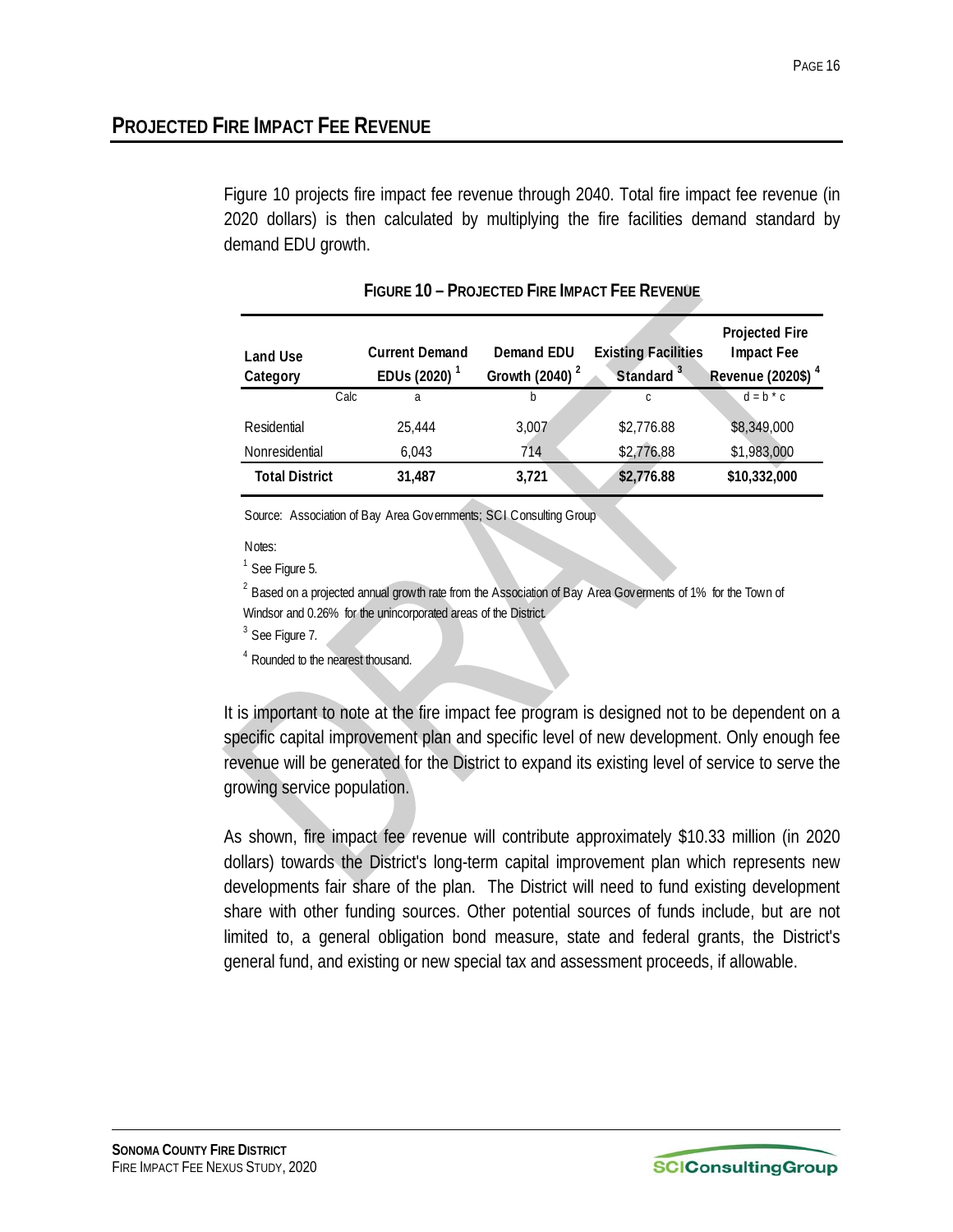Fee revenue may be used to fund up to 100 percent of the cost of the new or expansion of fire stations or new apparatus and vehicles added to the District's inventory. Additionally, the District will also need to replace apparatus and vehicles more quickly due to the increase in service calls from the growth in the persons and structure area created by new development. The District will be able to use fee proceeds to fund up to 10.6 percent of apparatus, ambulance, and vehicle replacement costs.

Fee revenue may not be used to fund 1) the renovation of existing facilities and 2) operational, maintenance or repair costs.



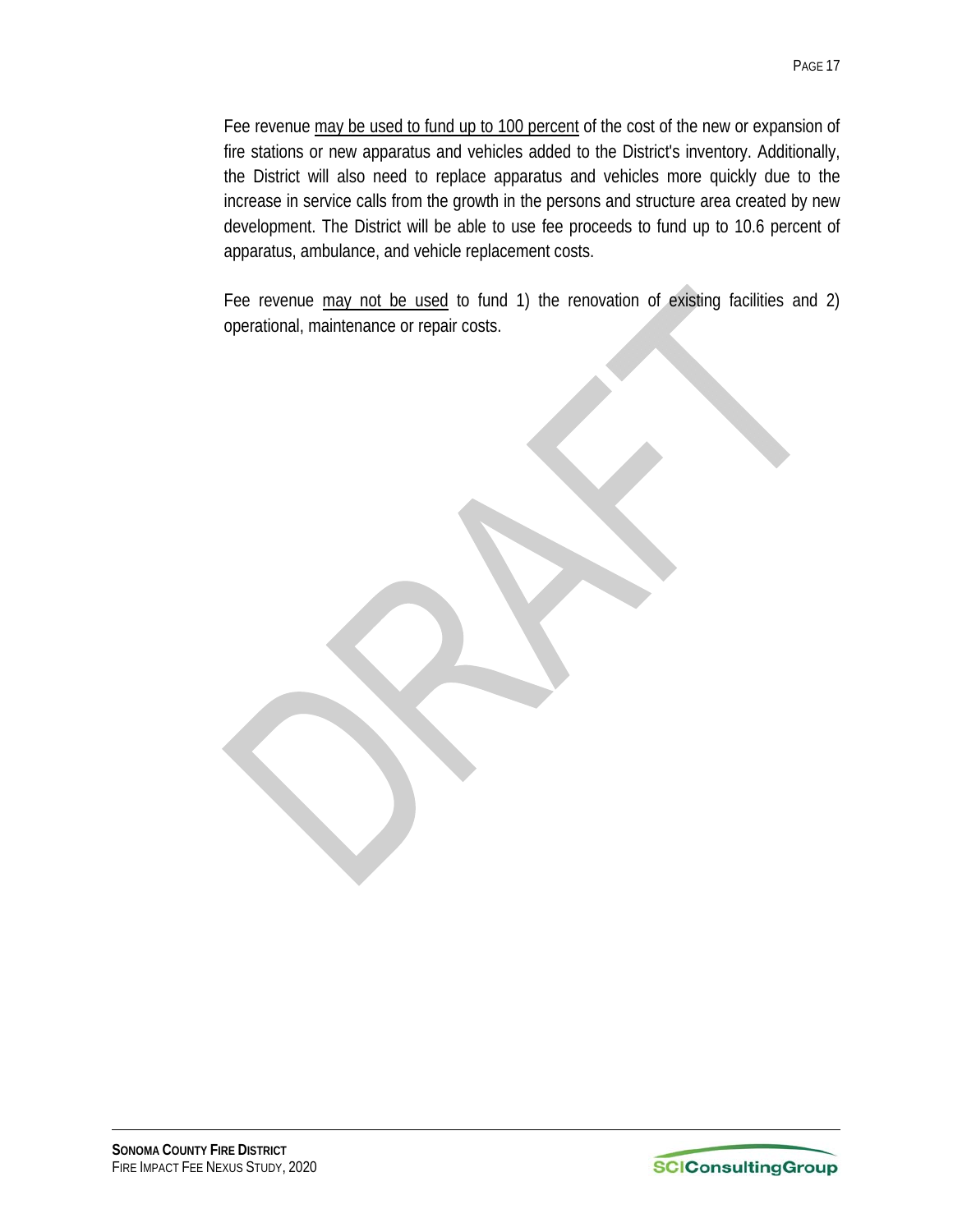# **NEXUS FINDINGS**

This section frames the Nexus Study findings in terms of the legislated requirements to demonstrate the legal justification of the fire impact fee. The justification of the fire impact fee on new development must provide information as set forth in Government Code § 66000. These requirements are discussed below.

#### **PURPOSE OF FEE**

The purpose of the fire impact fee is to fund the cost of fire protection and emergency response facilities, apparatus, and equipment attributable to new residential and nonresidential development in the District. The fire impact fee will ensure that new development will not burden existing development with the cost of expanded facilities, apparatus, and equipment required to accommodate growth as it occurs within the District.

#### **USE OF FEE REVENUE**

Fee revenue will be used to fund the cost of expanded facilities, apparatus, ambulances, and equipment to serve new development. Provided below is a summary of the allowable and prohibited uses of fee revenue.

#### **FIGURE 11 – SUMMARY OF ALLOWABLE AND PROHIBITED USES OF FEE REVENUE**

- *New (added) or expanded land and facilities costs (100%)*
- *Apparatus, vehicles, and equipment purchases that expand the system inventory (100%)*
- *Facility costs already incurred to provide growth-related capacity (100%)*
- *A portion of apparatus, vehicles, and equipment replacement costs attributable to new development (10.6%)*
- *A portion of a renovation project that expands service capacity*

#### *Allowable Uses Prohibited Uses*

- *Existing deficiencies, such as improvements to existing facilities that do not expand service capacity*
- *A portion of apparatus, vehicles, and equipment replacement costs attributable to existing development (89.4%)*
- *Operational, maintenance or repair costs*

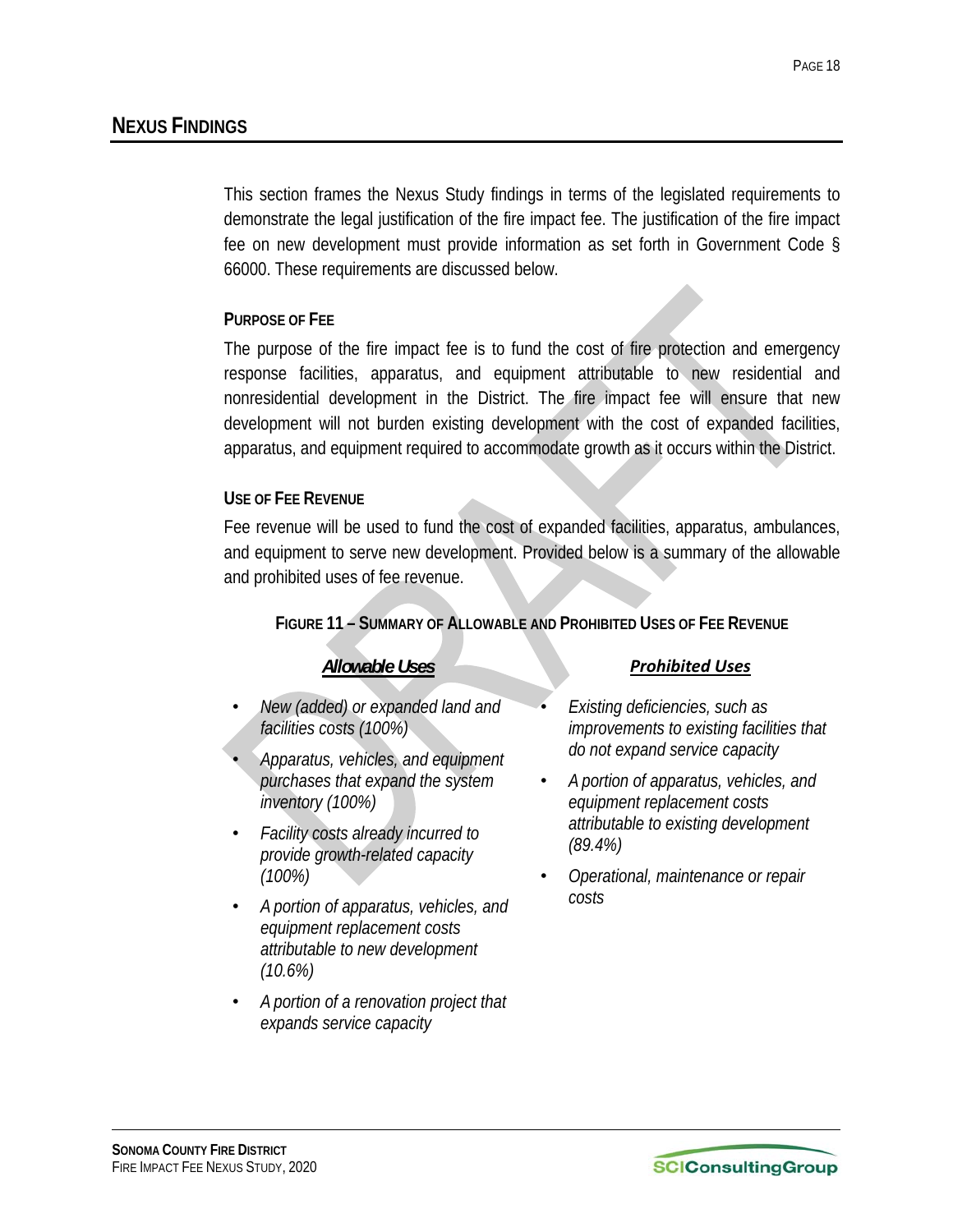#### **BENEFIT RELATIONSHIP**

The fee will be collected as development occurs. To maintain its existing level of fire protection and emergency response services, fee revenue will be used to replace and expand the District's facilities, apparatus, and equipment to meet the additional demand generated by the new residents and employees and new structural area created by new development projects.

Fee revenue will be deposited into a separate fire impact fee account or fund in a manner to avoid any commingling of the fees with other revenues and funds. The fee revenue will be restricted to the uses described in the "Use of Fee Revenue" finding. These actions ensure that a development project paying the fire impact fee will benefit from its use.

#### **IMPACT RELATIONSHIP**

New residential and nonresidential development projects in the District will grow the persons (residents and employees) and the structural area (residential area and nonresidential building area) in persons live or work. The growth in persons and structural area will create additional need for the District's fire protection and prevention, emergency response service, and a corresponding need for new or expanded facilities and replacement of apparatus, vehicles, and equipment. The fee will be imposed on different types of development projects for the additional service population generated and structural area created by new development projects.

#### **ROUGH PROPORTIONALITY**

The cost of fire protection facilities, apparatus, and equipment attributable to a development project is based upon the level of existing development served by the District's existing fire protection facilities. The use of an existing facilities standard methodology to determine the fire impact fee achieves proportionality between existing development and new development. Moreover, these equivalent costs are applied to six land use categories in proportion to the need they create for expanded facilities.

The use of a fire facilities demand factor to determine the fire impact fee schedule achieves proportionality across the types of development on which the fee is imposed. Larger development projects will generate a higher number of residents and structural area to protect and, as a result, will pay a higher fee than smaller development projects. Thus, the application fire impact fee schedule to a specific project ensures a reasonable relationship between the fee and the cost of the facilities, equipment, and apparatus attributable to that project.

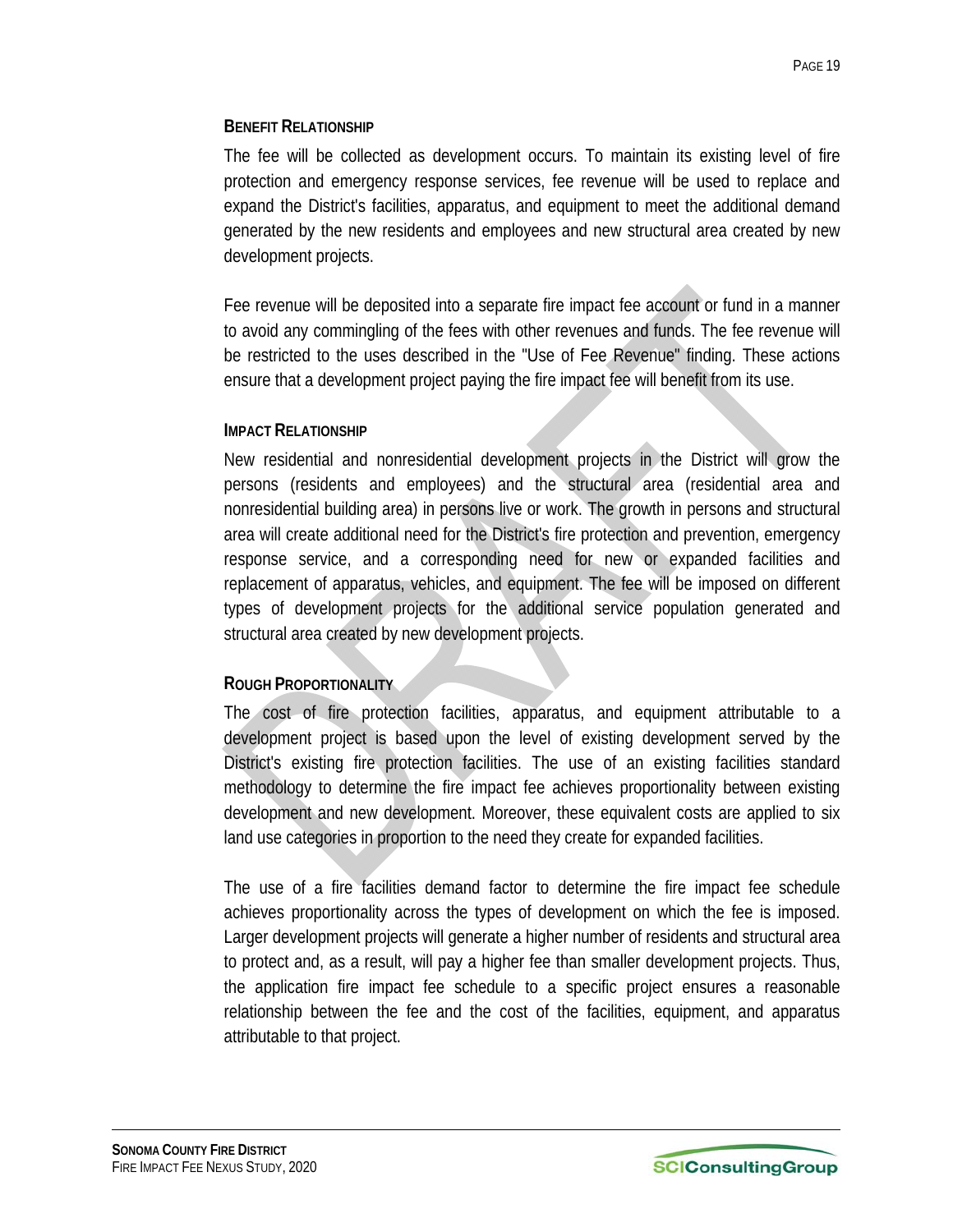# **FEE PROGRAM ADOPTION REQUIREMENTS**

The following are the general requirements for approval of the Nexus Study and proposed fire impact fee program ("fee program") by the District Board of Directors and adoption by the Town Council and County Board of Supervisors on behalf of the District. The specific statutory requirements for the adoption of the fee program may be found in the Mitigation Fee Act (California Govt. Code § 66000 et seq.) and County Municipal Code 15.08. SCI recommends that the notice and hearing requirements be duplicated by the District and the Town and County.

SONOMA COUNTY FIRE PROTECTION DISTRICT

- 1. The District Board of Directors shall conduct at least "one open and public meeting" as part of a regularly scheduled meeting on the proposed fee program.
- 2. At least 14 days before the meeting, the District shall mail out a notice of the meeting to any interested party who filed a written request for notice of the adoption of new or increased fees.
- 3. At least 10 days before the meeting, the District shall make available to the public the Nexus Study for review.
- 4. At least 10 days before the public hearing, a notice of the time and place of the meeting shall be published twice in a newspaper of general circulation with at least three days intervening between the dates of first and last publication not counting such publication dates.
- 5. After the public hearing, adopt a resolution approving the Nexus Study and proposed fee program with a recommendation that the County Board of Supervisors adopts the proposed fee program on behalf of the District.

TOWN OF WINDSOR

- 1. The Town Council shall conduct at least "one open and public meeting" as part of a regularly scheduled meeting on the requested fee program.
- 2. At least 14 days before the meeting, the Town shall mail out a notice of the meeting to any interested party who filed a written request for notice of the adoption of new or increased fees.
- 3. At least 10 days before the meeting, the County shall make available to the public the Nexus Study for review.

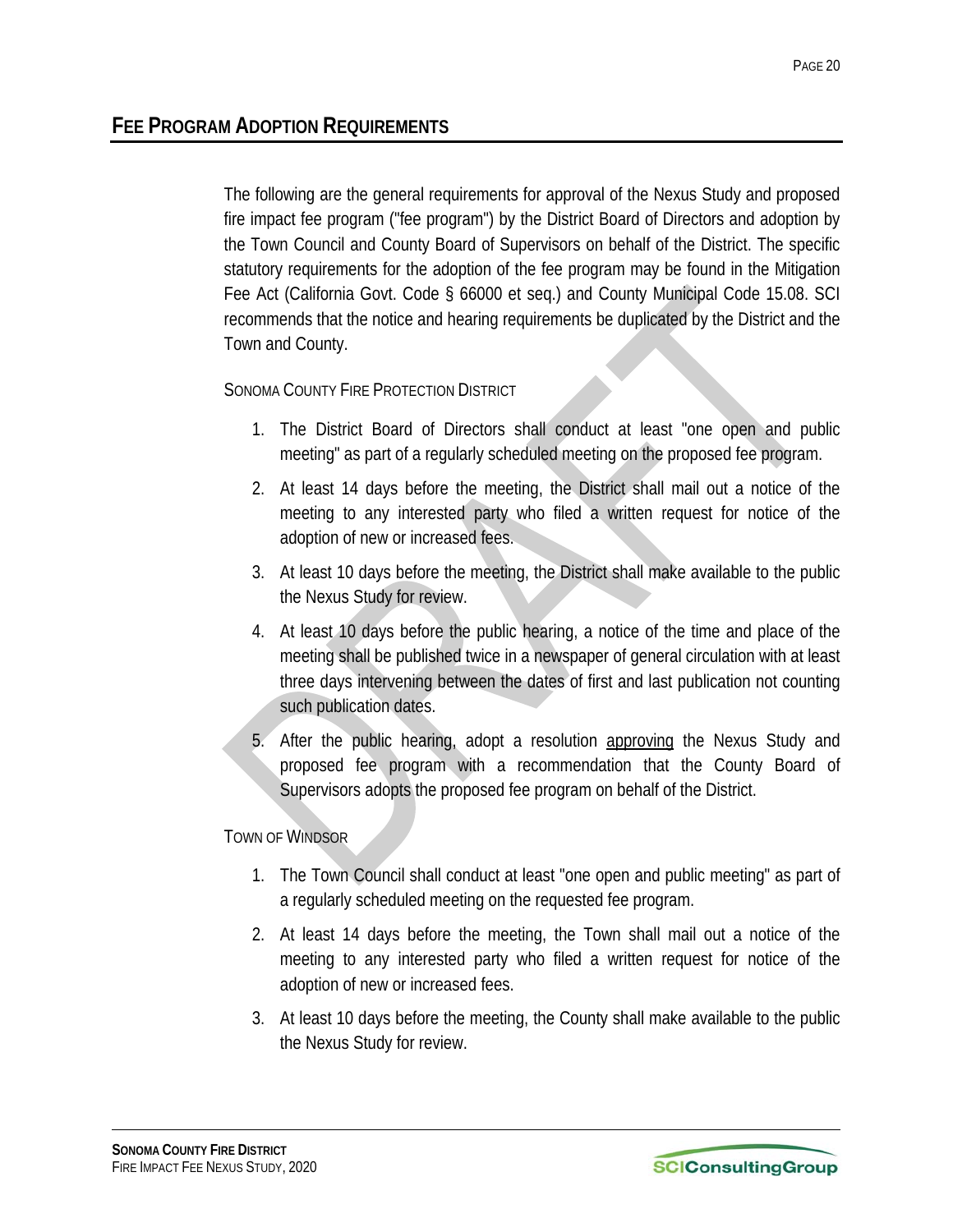- 4. At least 10 days before the public hearing, a notice of the time and place of the meeting shall be published twice in a newspaper of general circulation with at least three days intervening between the dates of first and last publication not counting such publication dates.
- 5. After the public hearing, adopt an ordinance or resolution establishing the proposed fee program on behalf of the District.
- 6. The fee shall become effective 60 days after the adoption of the ordinance or longer as specified by the ordinance.

#### COUNTY OF SONOMA

- 1. The Board of Supervisors shall conduct at least "one open and public meeting" as part of a regularly scheduled meeting on the requested fee program.
- 2. At least 14 days before the meeting, the County shall mail out a notice of the meeting to any interested party who filed a written request for notice of the adoption of new or increased fees.
- 3. At least 10 days before the meeting, the County shall make available to the public the Nexus Study for review.
- 4. At least 10 days before the public hearing, a notice of the time and place of the meeting shall be published twice in a newspaper of general circulation with at least three days intervening between the dates of first and last publication not counting such publication dates.
- 5. After the public hearing, adopt an ordinance establishing the proposed fee program on behalf of the District.
- 6. The fee shall become effective 60 days after the adoption of the ordinance or longer as specified by the ordinance.

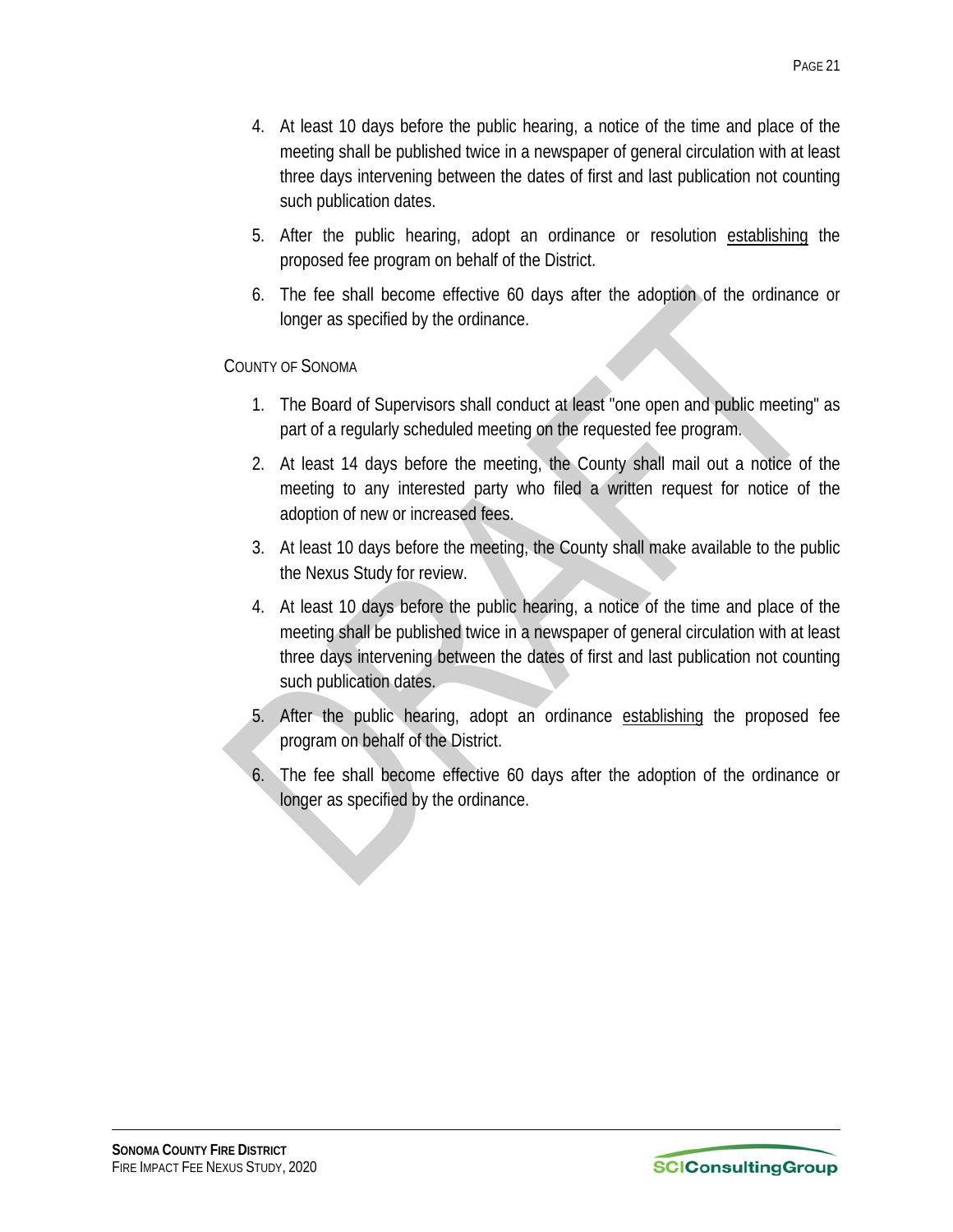# **FEE PROGRAM ADMINISTRATION REQUIREMENTS**

This section contains general requirements for the administration of the fee program. The specific statutory requirements for the administration of the fee program may be found in the Mitigation Fee Act (California Govt. Code § 66000 et seq.).

#### **ACCOUNTING REQUIREMENTS**

Proceeds from the new fire impact fee should be deposited into a separate fund or account so that there will be no commingling of fees with other revenue or unexpended balances of the existing fee program funds. Once the old existing fee program funds have been spent, the accounts should be closed.

The fire impact fees should be expended solely for the purpose for which they were collected. Any interest earned by such account should be deposited in that account and expended solely for the purpose for which originally collected.

#### **REPORTING REQUIREMENTS**

The following information, entitled "Annual Report," must be made available to the public within 180 days after the last day of each fiscal year:

- $\blacksquare$  a brief description of the type of fee in the account;
- $\blacksquare$  the amount of the fee;
- the beginning and ending balance of the account;
- the fees collected that year and the interest earned;
- an identification of each public improvement for which the fees were expended and the amount of the expenditures for each improvement;
- an identification of an approximate date by which development of the improvement will commence if the local agency determines that sufficient funds have been collected to complete financing of an incomplete public improvement;
- a description of each inter-fund transfer or loan made from the account or fund, including the public improvement on which the transferred or loaned fees will be expended, the date on which any loan will be repaid, and the rate of interest to be returned to the account; and
- the amount of money refunded under section Govt. Code § 66001.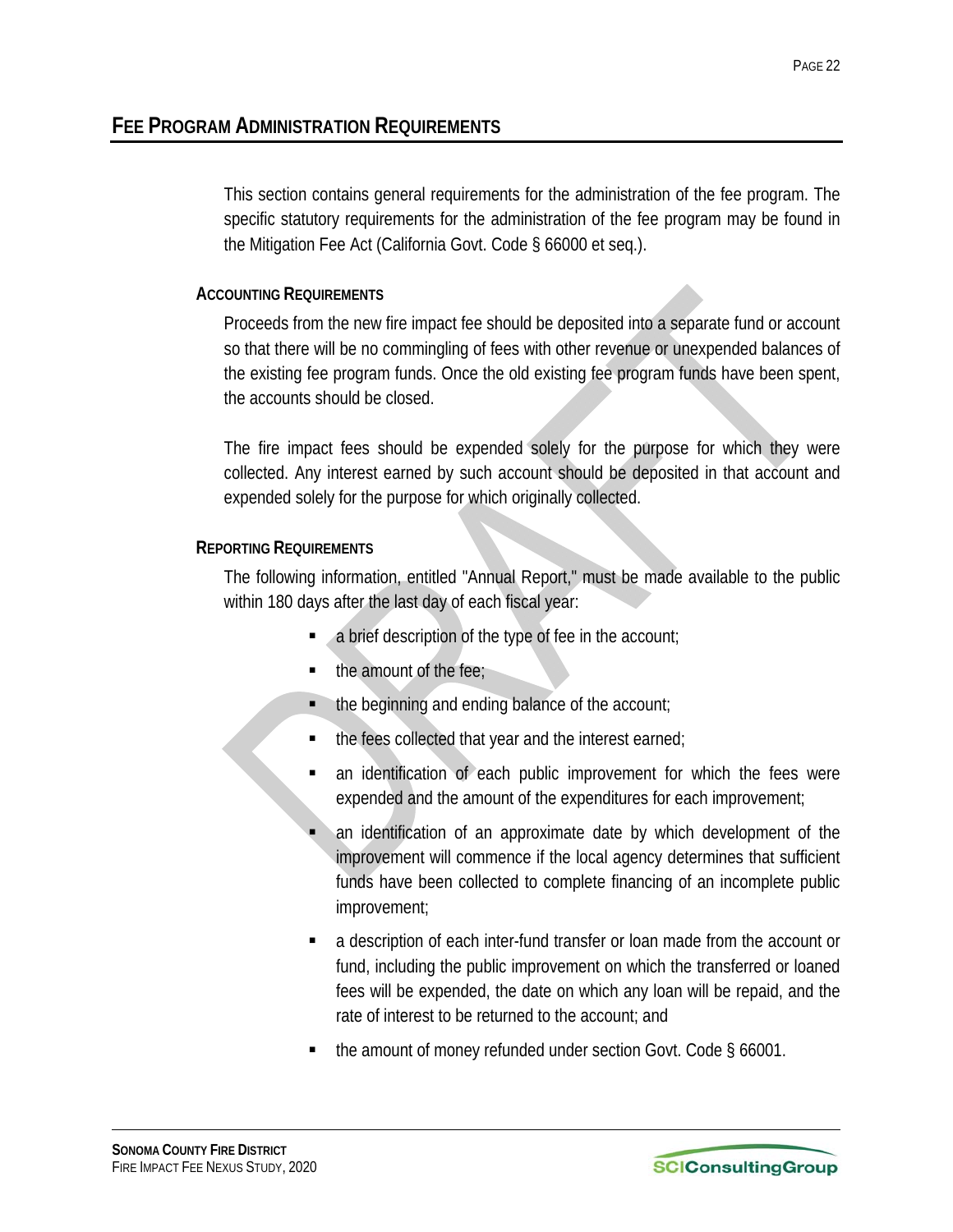For the fifth fiscal year following the first receipt of any fire impact fee proceeds, and every three years thereafter, the District must comply with Government Code Section 66001(d)(1) by affirmatively demonstrating that the District still needs unexpended fire impact fees to achieve the purpose for which it was originally imposed and that the District has a plan on how to use the unexpended balance to achieve that purpose. Specifically, the District shall make the following findings, entitled "Five-Year Report," with respect to that portion of the account or fund remaining unexpended, whether committed or uncommitted:

- Identify the purpose to which the fee is to be put;
- **Demonstrate a reasonable relationship between the fee and the purpose** for which it is charged;
- **IDENTIFY ALL SOUTCES and amounts of funding anticipated to complete** financing in incomplete improvements; and
- Designate the approximate dates on which the funding is expected to be deposited into the appropriate account or fund.

A refund shall be provided for all or any part of such unexpended or unappropriated fee revenue, together with any actual interest accrued thereon, in the manner described in Section 66001 (e) of the Government Code, to the current record owner of any property for which a fee was paid; provided that if the administrative costs of refunding such fee revenue exceed the amount to be refunded.

#### **FEE CREDITS**

A fee credit must be given for demolished existing square footage as part of a new development project in order to comply with the Act and recent court cases.

#### **IMPROVEMENTS IN-LIEU OF FEES**

Subject to certain restrictions, if a developer dedicates land, constructs facilities and/or provide apparatus/equipment for the District, the fire impact fees imposed on that development project may be adjusted to reflect a credit for the cost of the dedicated land, facilities constructed and / or apparatus/equipment provided.

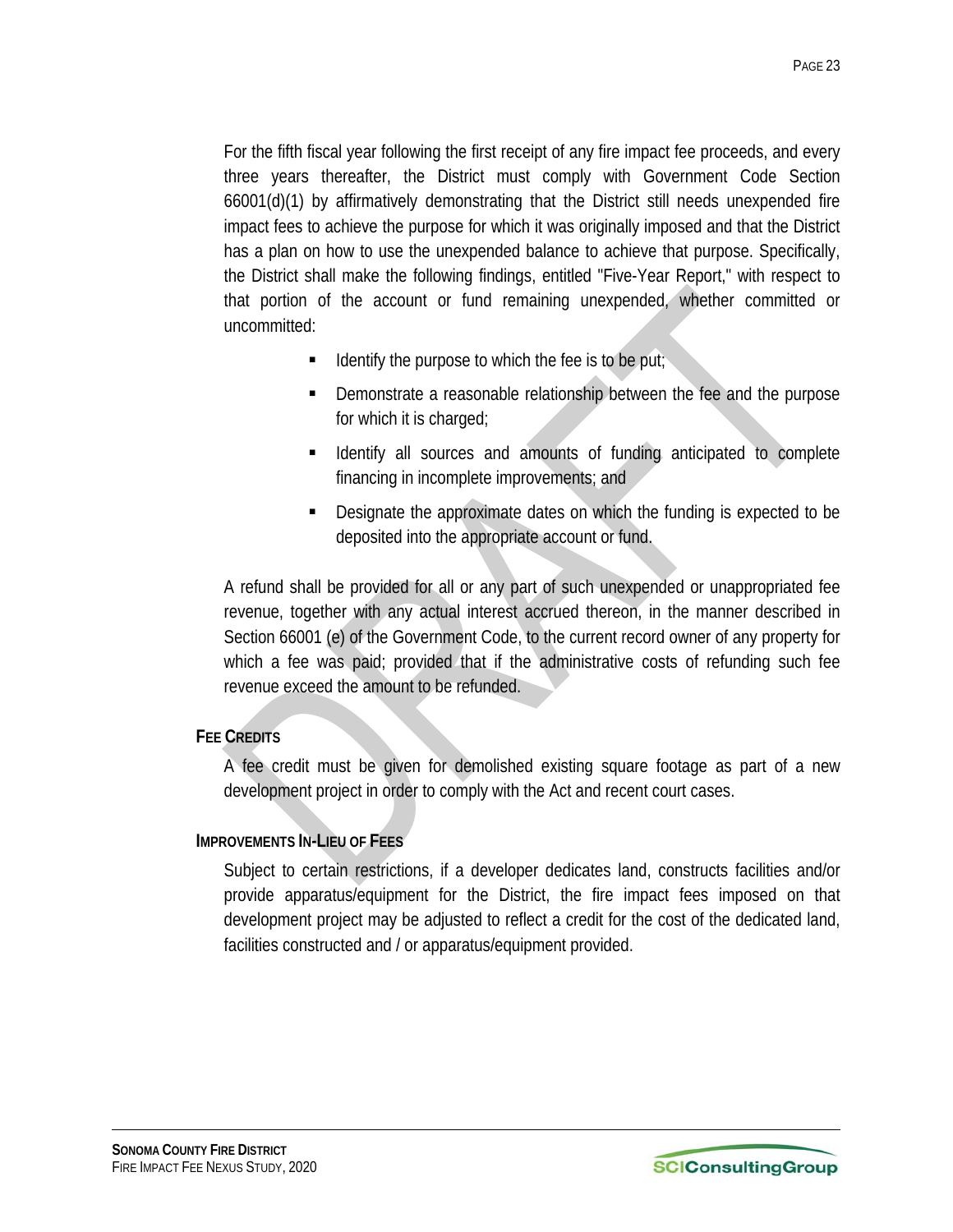#### **FEE EXEMPTIONS**

The following development projects are exempted from payment of the fee:

- A structure owned by a governmental agency.
- A structure which is being reconstructed following damage or destruction by fire or another casualty, or the voluntary demolition thereof, provided that the number of structures or the size in such reconstructed structure is no greater than the number of structures or the size of the structure prior to such damage, destruction or demolition.
- An accessory dwelling unit less than 750 square feet.

# **AUTOMATIC ANNUAL INFLATIONARY ADJUSTMENT**

The fire impact fee should be adjusted automatically without any further action by the District Board, Town Council, or County Board in the first day of each fiscal year by the net percentage change during the preceding calendar in the Engineering News-Record Construction Cost Index (20-City Average), or its successor publication.



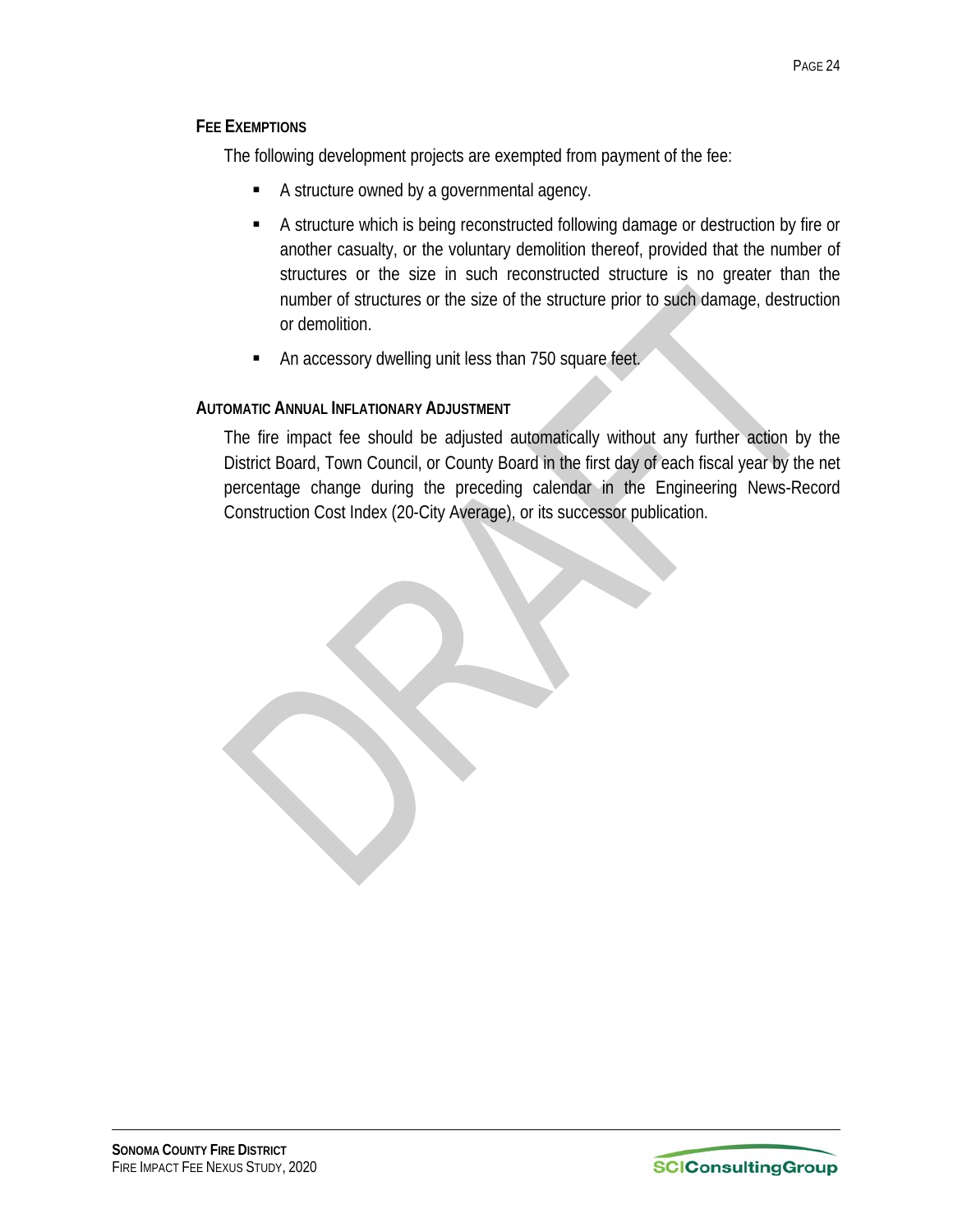## **APPENDICES**

Appendix A – Map of District Boundaries

Appendix B – Fire System Inventory and Replacement Cost Estimates

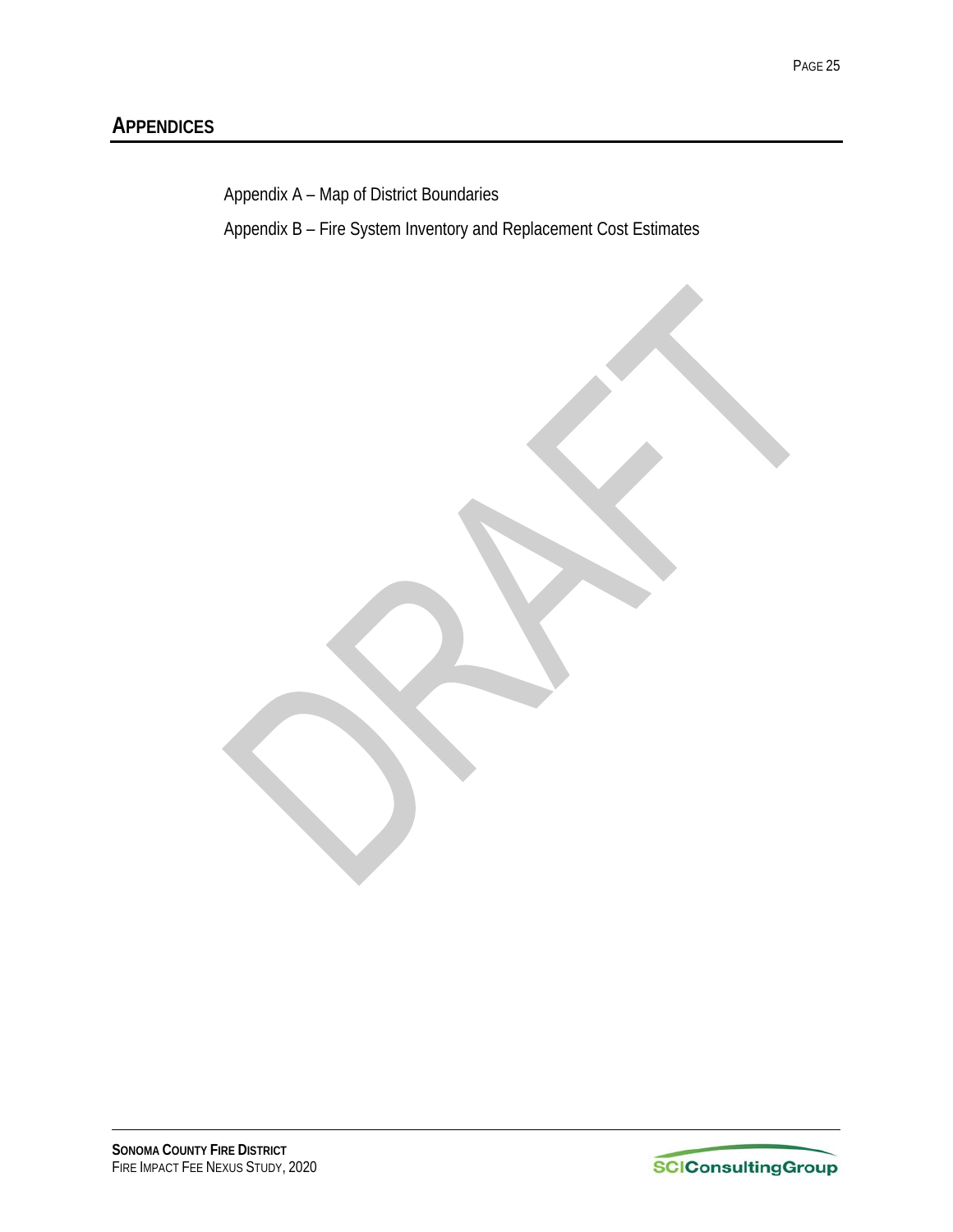#### **APPENDIX A – MAP OF DISTRICT BOUNDARIES**

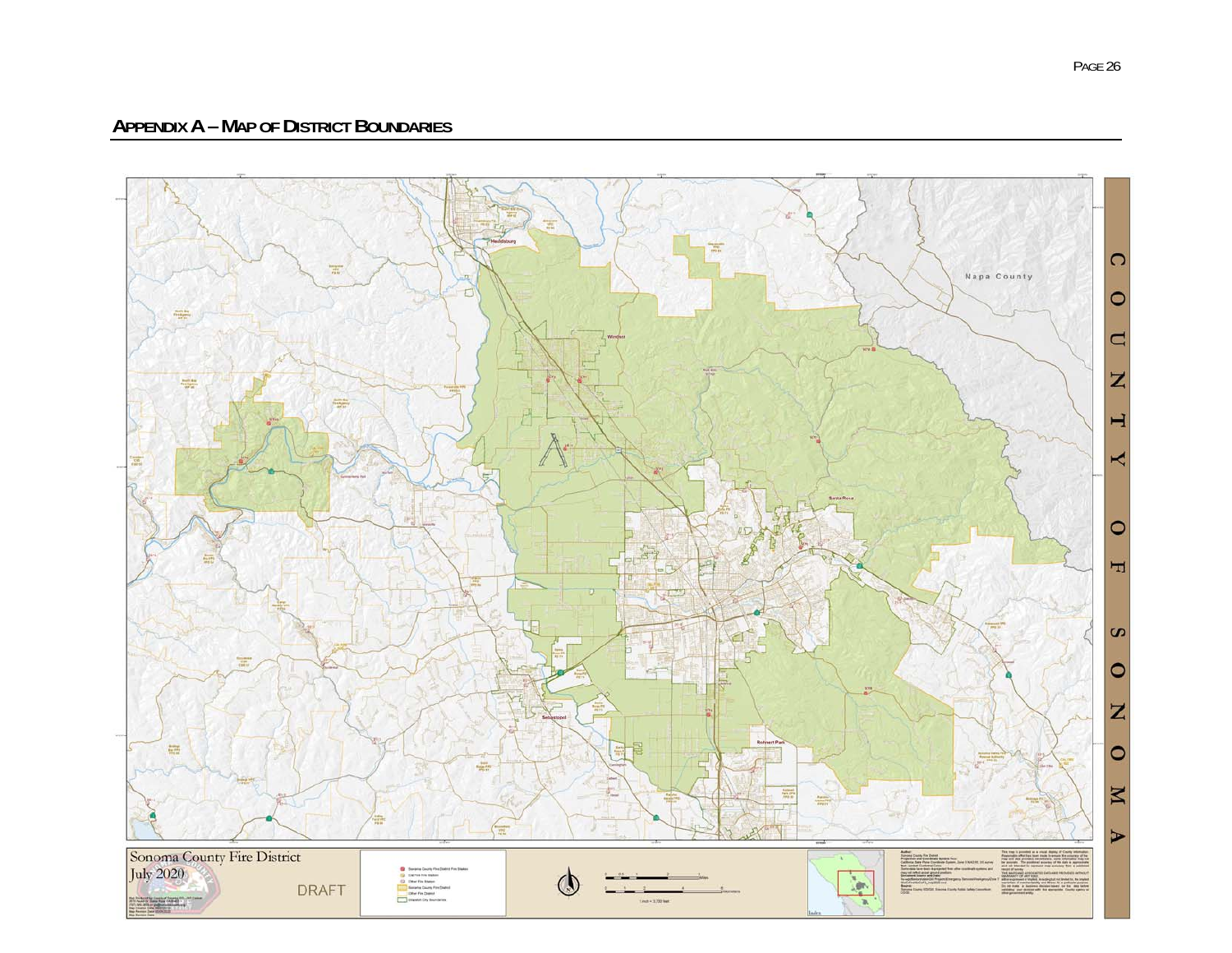### **APPENDIX B – FIRE SYSTEM INVENTORY AND REPLACEMENT COST ESTIMATES**

| <b>Fire Station</b>                                    | <b>Units</b>    | Unit Cost <sup>1</sup>                       | Replacement<br>Cost (2020\$) |  |  |
|--------------------------------------------------------|-----------------|----------------------------------------------|------------------------------|--|--|
| Calc                                                   | a               | h                                            | $c = a * b$                  |  |  |
| County Station 1, 8200 Old Redwood Highway, Windsor    |                 |                                              |                              |  |  |
| Land                                                   | 1.30 acres      | \$400,000 per acre                           | \$520,000                    |  |  |
| <b>Buldings</b>                                        | 17,122 sq. ft.  | \$1,225.00 per sq. ft.                       | \$20,974,450                 |  |  |
| County Station 2, 45 Lark Center Drive, Santa Rosa     |                 |                                              |                              |  |  |
| Land                                                   | 1.00 acres      | \$300,000 per acre                           | \$300,000                    |  |  |
| <b>Buldings</b>                                        | 3,802 sq. ft.   | \$1,290.00 per sq. ft.                       | \$4,904,580                  |  |  |
| County Station 3, 8600 Windsor Road, Windsor           |                 |                                              |                              |  |  |
| Land                                                   | 2.00 acres      | \$400,000 per acre                           | \$800,000                    |  |  |
| <b>Buldings</b>                                        | 7,700 sq. ft.   | \$1,225.00 per sq. ft.                       | \$9,432,500                  |  |  |
| County Station 4, 207 Todd Road, Santa Rosa            |                 |                                              |                              |  |  |
| Land                                                   | 1.00 acres      | \$300,000 per acre                           | \$300,000                    |  |  |
| <b>Buldings</b>                                        | $3,626$ sq. ft. | \$1,060.00 per sq. ft.                       | \$3,843,560                  |  |  |
|                                                        |                 |                                              |                              |  |  |
| County Station 5, 91 Middle Rincon Road, Santa Rosa    |                 |                                              |                              |  |  |
| Land                                                   | 3.00 acres      | \$300,000 per acre                           | \$900,000                    |  |  |
| <b>Buldings</b>                                        | 3,838 sq. ft.   | \$1,319.00 per sq. ft.                       | \$5,062,322                  |  |  |
| County Station 6, 5198 Sharp Road, Calistoga           |                 |                                              |                              |  |  |
| Land                                                   | 0.58 acres      | \$300,000 per acre                           | \$174,000                    |  |  |
| <b>Buldings</b>                                        | 3,900 sq. ft.   | \$1,225.00 per sq. ft.                       | \$4,777,500                  |  |  |
| County Station 7, 2601 Calistoga Raod, Santa Rosa      |                 |                                              |                              |  |  |
| Land                                                   | 0.58 acres      | \$300,000 per acre                           | \$174,000                    |  |  |
| <b>Buldings</b>                                        | 1,250 sq. ft.   | \$500.00 per sq. ft.                         | \$625,000                    |  |  |
| County Station 8, 6161 Bennett Valley Road, Santa Rosa |                 |                                              |                              |  |  |
| Land                                                   | 2.00 acres      | \$300,000 per acre                           | \$600,000                    |  |  |
| <b>Buldings</b>                                        | 4,000 sq. ft.   | \$1,225.00 per sq. ft.                       | \$4,900,000                  |  |  |
| County Station 9, Armstrong Wood Road, Guerneville     |                 |                                              |                              |  |  |
| Land                                                   | 0.58 acres      | \$300,000 per acre                           | \$174,000                    |  |  |
| <b>Buldings</b>                                        | $6,904$ sq. ft. | \$1,225.00 per sq. ft.                       | \$8,457,400                  |  |  |
|                                                        |                 |                                              |                              |  |  |
| 6554 Mirabel Road, Forestville<br>Land                 | 1.45 acres      |                                              |                              |  |  |
| <b>Buldings</b>                                        | 7,080 sq. ft.   | \$300,000 per acre<br>\$1,225.00 per sq. ft. | \$435,000<br>\$8,673,000     |  |  |
|                                                        |                 |                                              |                              |  |  |
| <b>Total Replacement Cost (Land and Buildings)</b>     | \$76,027,312    |                                              |                              |  |  |

**FIGURE 13 – EXISTING FIRE STATION INVENTORY**

Source: Sonoma County Fire District; Kitchell; SCI Consulting Group

Notes:

<sup>1</sup> Replacement values for Stations 2, 4, 5 and 7 are from the District's 2018 Facilities Condition Assessment Report prepared by Kitchell. Building replacement values for the other stations are based on the average for Stations 2, 4, 5.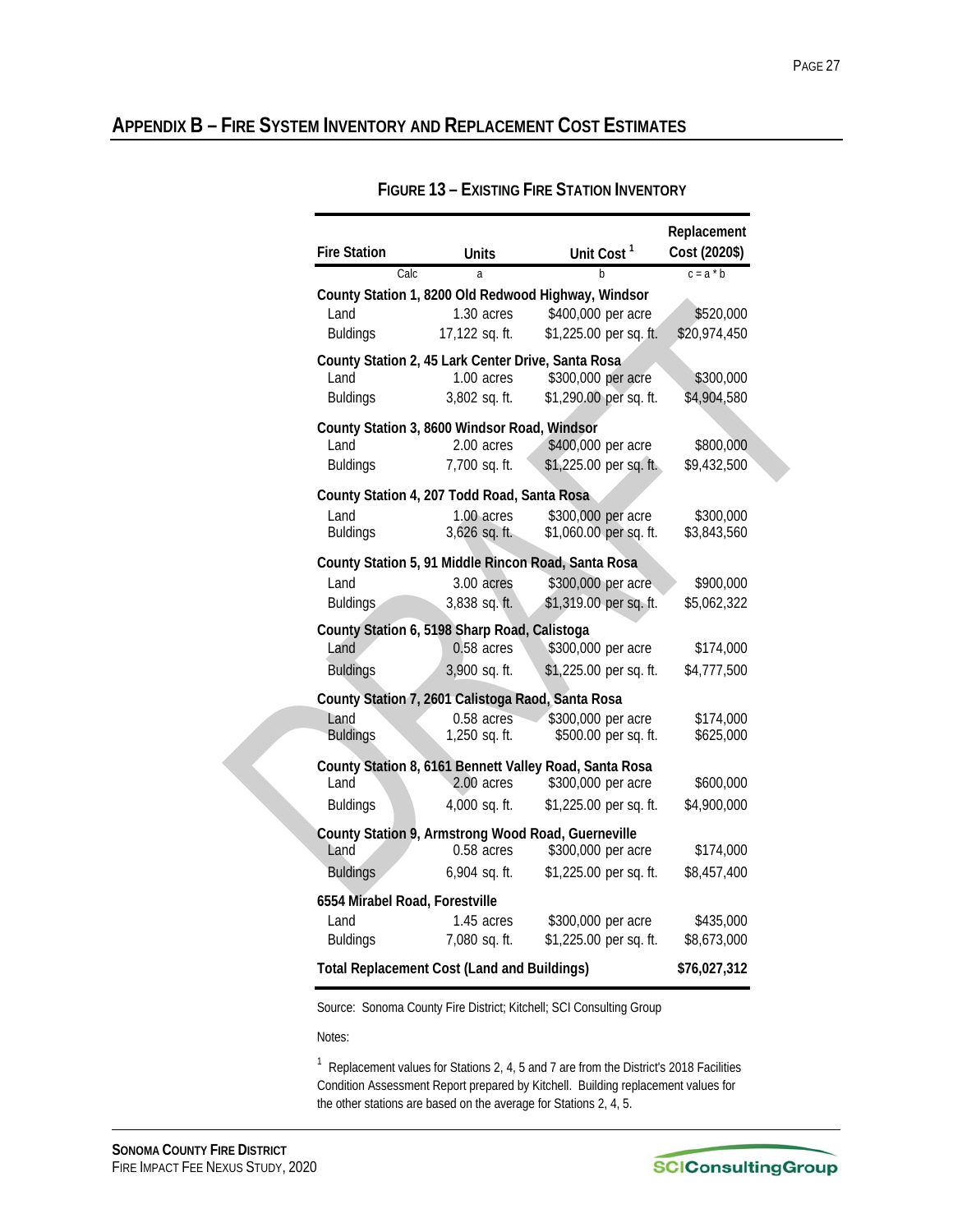|         |                        |                          |      | Apparatus /            |           | Replacement    |
|---------|------------------------|--------------------------|------|------------------------|-----------|----------------|
| Unit ID | <b>Type</b>            | Make / Model             | Year | Vechicles <sup>1</sup> | Equipment | Value (2020\$) |
| 5680    | Type 1 Engine          | Ferrara                  | 2013 | \$487,500              | \$95,000  | \$582,500      |
| 5660    | Type 3 Engine          | Ferrara                  | 2018 | \$350,000              | \$95,000  | \$445,000      |
| 5685    | Type 1 Engine          | Pierce                   | 1994 | \$162,500              | \$95,000  | \$257,500      |
| 5630    | Utility / Light Rescue | Dodge 3500               | 2000 | \$87,500               | \$12,000  | \$99,500       |
| 5640    | Utility                | Ford F-150               | 2011 | \$48,750               | \$12,000  | \$60,750       |
| 576     | Ambulance              | Demers F-450             | 2019 | \$210,000              | \$65,000  | \$275,000      |
| 577     | Ambulance              | Leader E-450             | 2009 | \$105,000              | \$65,000  | \$170,000      |
| 576R    | Ambulance              | Leader E-450             | 2014 | \$157,500              | \$65,000  | \$222,500      |
| 5644    | Rescue Boat            | Zodiac                   | 2015 | \$7,500                | \$0       | \$7,500        |
| 5645    | Jet Ski                | Sea Doo                  | 2016 | \$10,000               | \$0       | \$10,000       |
| U7541   | <b>Utility Pickup</b>  | Chevrolet Silverado 2500 | 2009 | \$32,500               | \$12,000  | \$44,500       |
| U7542   | <b>Utility SUV</b>     | Ford Expedition          | 2006 | \$32,500               | \$12,000  | \$44,500       |
| U7543   | <b>Utility Pickup</b>  | Chevrolet 1/2 Ton 4x4    | 2006 | \$32,500               | \$12,000  | \$44,500       |
| U7544   | <b>Utility SUV</b>     | Ford Expedition          | 2006 | \$32,500               | \$12,000  | \$44,500       |
| U7545   | <b>Utility Pickup</b>  | Chevrolet Pickup         | 2010 | \$48,750               | \$12,000  | \$60,750       |
| U7545   | <b>Utility Pickup</b>  | Dodge Dodge              | 2001 | \$16,250               | \$12,000  | \$28,250       |
| U7546   | <b>Utility Pickup</b>  | Dodge Ram                | 2001 | \$16,250               | \$12,000  | \$28,250       |
| U7548   | <b>Utility Pickup</b>  | Chevrolet K-1500 P/U     | 2008 | \$32,500               | \$12,000  | \$44,500       |
| U75K9   | <b>Utility SUV</b>     | <b>Ford Expedition</b>   | 2007 | \$32,500               | \$12,000  | \$44,500       |
| P7521   | <b>Utility Pickup</b>  | Chevrolet Silverado 1500 | 2017 | \$65,000               | \$12,000  | \$77,000       |
| BC7     | <b>Utility Pickup</b>  | Chevrolet Silverado 2500 | 2019 | \$65,000               | \$12,000  | \$77,000       |
| C7500   | <b>Utility SUV</b>     | Chevrolet Tahoe          | 2017 | \$65,000               | \$12,000  | \$77,000       |
| C7502   | <b>Utility Pickup</b>  | Chevrolet Silverado 1500 | 2019 | \$65,000               | \$12,000  | \$77,000       |
| 7520    | <b>Utility Pickup</b>  | Chevrolet Silverado 1500 | 2019 | \$65,000               | \$12,000  | \$77,000       |
| 7546    | <b>Utility Pickup</b>  | Dodge 2500               | 2019 | \$65,000               | \$12,000  | \$77,000       |
| R7531   | <b>Light Rescue</b>    | Ford Ferrara             | 2003 | \$75,000               | \$20,000  | \$95,000       |
| R7532   | Medium Rescue          | International Pierce     | 2004 | \$100,000              | \$20,000  | \$120,000      |
| R7538   | <b>Light Rescue</b>    | Ford F-550               | 2006 | \$150,000              | \$20,000  | \$170,000      |
| T7550   | Truck/Quint            | Pierce Quint             | 2008 | \$600,000              | \$95,000  | \$695,000      |
| E7581   | Type 1 Engine          | Ferrara Spartan          | 2006 | \$325,000              | \$95,000  | \$420,000      |
| E7582   | Type 1 Engine          | Pierce Pierce            | 2008 | \$325,000              | \$95,000  | \$420,000      |
| E7583   | Type 1 Engine          | Ferrara Gladiator        | 2015 | \$650,000              | \$95,000  | \$745,000      |
| E7584   | Type 1 Engine          | Ferrara Gladiator        | 2015 | \$650,000              | \$95,000  | \$745,000      |
| E7585   | Type 1 Engine          | Pierce Dash              | 1992 | \$162,500              | \$95,000  | \$257,500      |
| E7586   | Type 1 Engine          | HME BME                  | 2006 | \$162,500              | \$95,000  | \$257,500      |
| E7588   | Type 1 Engine          | Pierce Saber             | 2003 | \$162,500              | \$95,000  | \$257,500      |
| E7562   | Type 3 Engine          | HME International 34D    | 2016 | \$350,000              | \$95,000  | \$445,000      |
| E7573   | Type 3 Engine          | International            | 2002 | \$87,500               | \$95,000  | \$182,500      |
| E7574   | Type 3 Engine          | International            | 2002 | \$87,500               | \$95,000  | \$182,500      |
| E7575   | Type 3 Engine          | International            | 1998 | \$87,500               | \$95,000  | \$182,500      |
| E7576   | Type 3 Engine          | International            | 1992 | \$87,500               | \$95,000  | \$182,500      |
| E7578   | Type 3 Engine          | International            | 2018 | \$350,000              | \$95,000  | \$445,000      |

| FIGURE 14 - APPARATUS, AMBULANCE, AND EQUIPMENT INVENTORY |  |  |  |
|-----------------------------------------------------------|--|--|--|
|-----------------------------------------------------------|--|--|--|

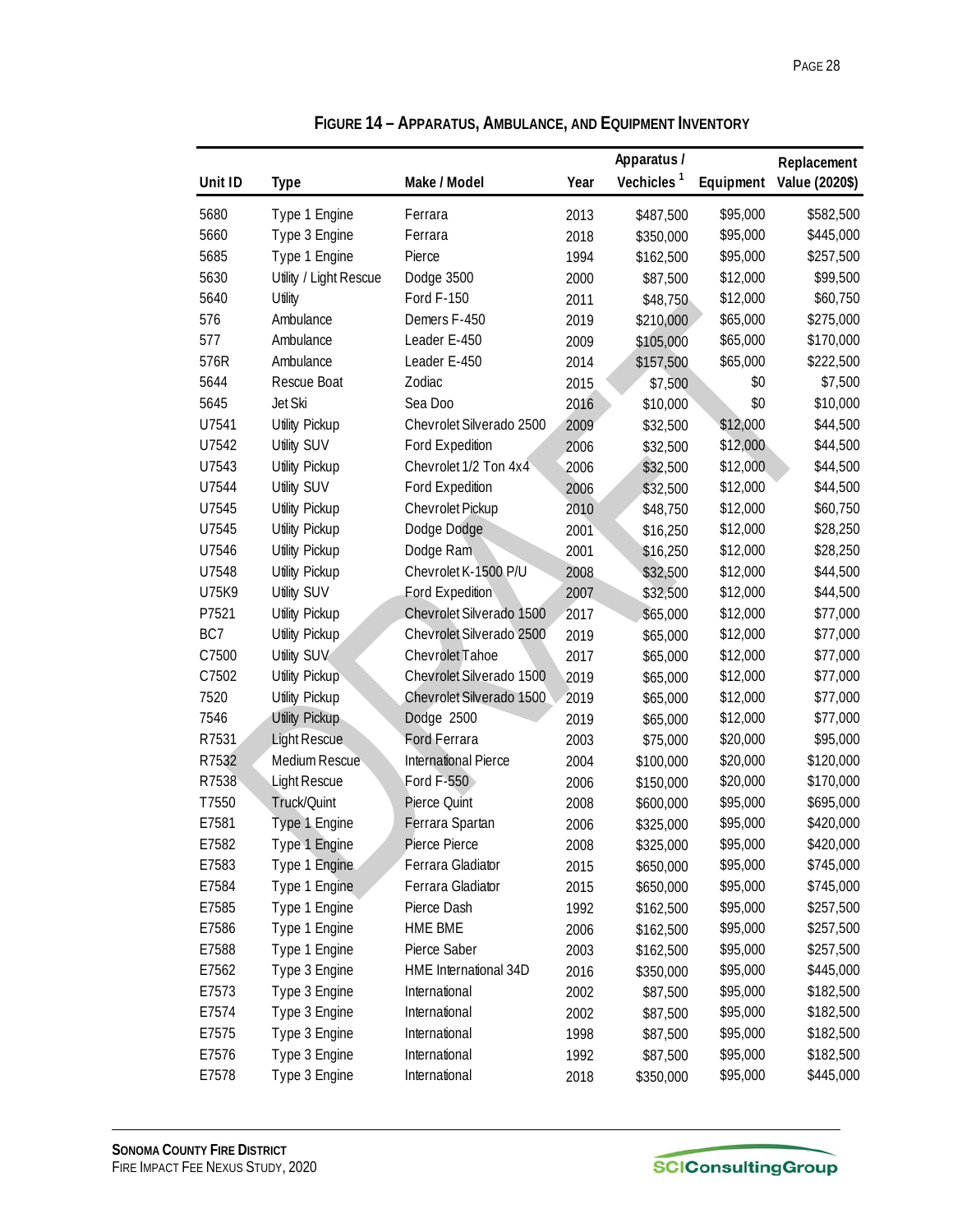|                                                     |                     |                             |      | Apparatus /            |                  | Replacement    |
|-----------------------------------------------------|---------------------|-----------------------------|------|------------------------|------------------|----------------|
| Unit ID                                             | <b>Type</b>         | Make / Model                | Year | Vechicles <sup>1</sup> | Equipment        | Value (2020\$) |
| WT7592                                              | Type 1 Water Tender | <b>International Pierce</b> | 1997 | \$62,500               | \$50,000         | \$112,500      |
| WT7591                                              | Type 1 Water Tender | <b>Beck Ottowa</b>          | 1988 | \$62,500               | \$50,000         | \$112,500      |
| WT7595                                              | Type 2 Water Tender | Pierce Freightliner         | 2015 | \$250,000              | \$50,000         | \$300,000      |
| WT 7598                                             | Type 1 Water Tender | International Central State | 1995 | \$62,500               | \$50,000         | \$112,500      |
| Dodge Ram                                           |                     |                             | 1999 | \$8,750                | \$10,000         | \$18,750       |
| Dodge Ram                                           |                     |                             | 2004 | \$8,750                | \$10,000         | \$18,750       |
| Ford F150                                           |                     |                             | 1998 | \$8,750                | \$10,000         | \$18,750       |
| Ford F250                                           |                     |                             | 2006 | \$17,500               | \$10,000         | \$27,500       |
| 5144                                                | Watercraft          | Yamaha EX 1050-UA           | 2019 | \$10,000               | \$0              | \$10,000       |
| 5140                                                | Utility Pickup      | Chevrolet Silverado         | 2018 | \$65,000               | \$12,000         | \$77,000       |
| 5191                                                | Type 1 Engine       | <b>HME</b>                  | 2018 | \$650,000              | \$95,000         | \$745,000      |
| 5161                                                | Type 3 Engine       | HME 34D                     | 2018 | \$350,000              | \$95,000         | \$445,000      |
| 5100                                                | Utility             | Ford F150 XL 4x4            | 2010 | \$48,750               | \$12,000         | \$60,750       |
| 5141                                                | Watercraft          | Zodia IRB                   | 2010 | \$11,250               | \$0 <sub>1</sub> | \$11,250       |
| 5136                                                | Type 6 Engine       | Ford F550 4x4 Diesel        | 2008 | \$87,500               | \$30,000         | \$117,500      |
| 5181                                                | Type 1 Engine       | Pierce Saber Enginer        | 2002 | \$162,500              | \$95,000         | \$257,500      |
| 5143                                                | Watercraft          | See Doo GTS                 | 1998 | \$1,200                | \$0              | \$1,200        |
| 5175                                                | Type 3 Engine       | International 4900 Door     | 1996 | \$87,500               | \$95,000         | \$182,500      |
| 5142                                                | Watercraft          | 16" Alum Crestline          | 1995 | \$500                  | \$0              | \$500          |
| <b>Total Apparatus and Equipment</b><br>\$8,660,450 |                     |                             |      |                        | \$2,748,000      | \$11,408,450   |

| FIGURE 14 - APPARATUS, AMBULANCE, AND EQUIPMENT INVENTORY (CONTINUED) |  |
|-----------------------------------------------------------------------|--|
|-----------------------------------------------------------------------|--|

Source: Sonoma County Fire District

Notes:

1 Replacement value based on estimated current replacement value. Adjustments have been made to discount apparatus and vehicles based on age (0 - 5 years at 100%, 6-10 years at 75%; 11 - 15 years at 50% and 16 years or more at 25%.)